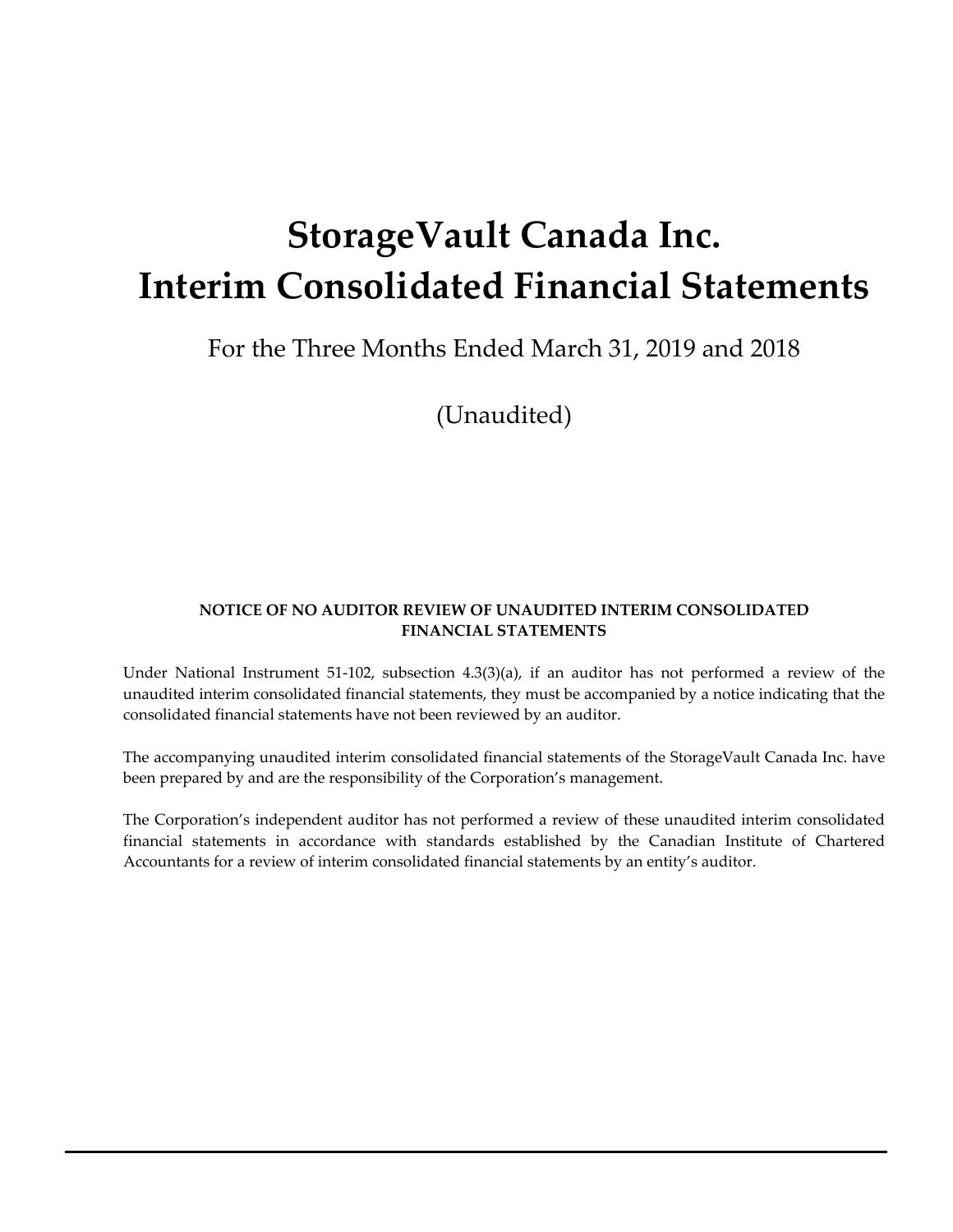### **StorageVault Canada Inc. Unaudited Interim Consolidated Statements of Financial Position**

|                                              | March 31 |                | December 31  |                |
|----------------------------------------------|----------|----------------|--------------|----------------|
|                                              |          | 2019           |              | 2018           |
| <b>Assets</b>                                |          |                |              |                |
| Real estate and equipment, net (Note 5)      | \$       | 932,119,402 \$ |              | 915,442,044    |
| Goodwill and intangible assets, net (Note 6) |          | 77,526,826     |              | 77,526,826     |
| Cash and short term deposits                 |          | 20,522,563     |              | 19,695,873     |
| Prepaid expenses and other current assets    |          | 8,084,268      |              | 5,191,801      |
| Accounts receivable                          |          | 6,661,032      |              | 4,934,873      |
|                                              | \$       | 1,044,914,091  | - \$         | 1,022,791,417  |
| Liabilities and Shareholders' Equity         |          |                |              |                |
| Long term debt (Note 7)                      | \$       | 570,858,812 \$ |              | 552,677,822    |
| Lines of credit (Note 7)                     |          | 142,233,334    |              | 149,733,334    |
| Lease liability (Note 14)                    |          | 19,318,861     |              |                |
| Deferred tax liability                       |          | 45,514,286     |              | 47,026,009     |
| Accounts payable and accrued liabilities     |          | 11,908,408     |              | 7,394,616      |
| Unearned revenue                             |          | 4,750,579      |              | 5,033,079      |
|                                              |          | 794,584,280    |              | 761,864,860    |
| Shareholders' Equity                         |          |                |              |                |
| Share capital (Note 8)                       |          | 338,937,192    |              | 338,552,701    |
| Dividends paid (Note 8)                      |          | (9,657,156)    |              | (8,726,868)    |
| Contributed surplus (Note 8)                 |          | 5,218,589      |              | 5,218,589      |
| Deficit                                      |          | (84, 168, 814) |              | (74, 117, 865) |
|                                              |          | 250,329,811    |              | 260,926,557    |
|                                              | \$       | 1,044,914,091  | <sup>8</sup> | 1,022,791,417  |

Commitments and Contingencies (Note 14) Subsequent Events (Note 15)

*The accompanying notes are an integral part of these interim consolidated financial statements.*

**Approved on behalf of the Board:**

| "signed" Steven Scott | "signed" Iqbal Khan |
|-----------------------|---------------------|
| Director              | Director            |

**\_\_\_\_\_\_\_\_\_\_\_\_\_\_\_\_\_\_\_\_\_\_\_\_\_\_\_\_\_\_\_\_\_\_\_\_\_\_\_\_\_\_\_\_\_\_\_\_\_\_\_\_\_\_\_\_\_\_\_\_\_\_\_\_\_\_\_\_\_\_\_\_\_\_\_\_\_\_\_\_\_\_\_\_\_\_\_\_\_\_**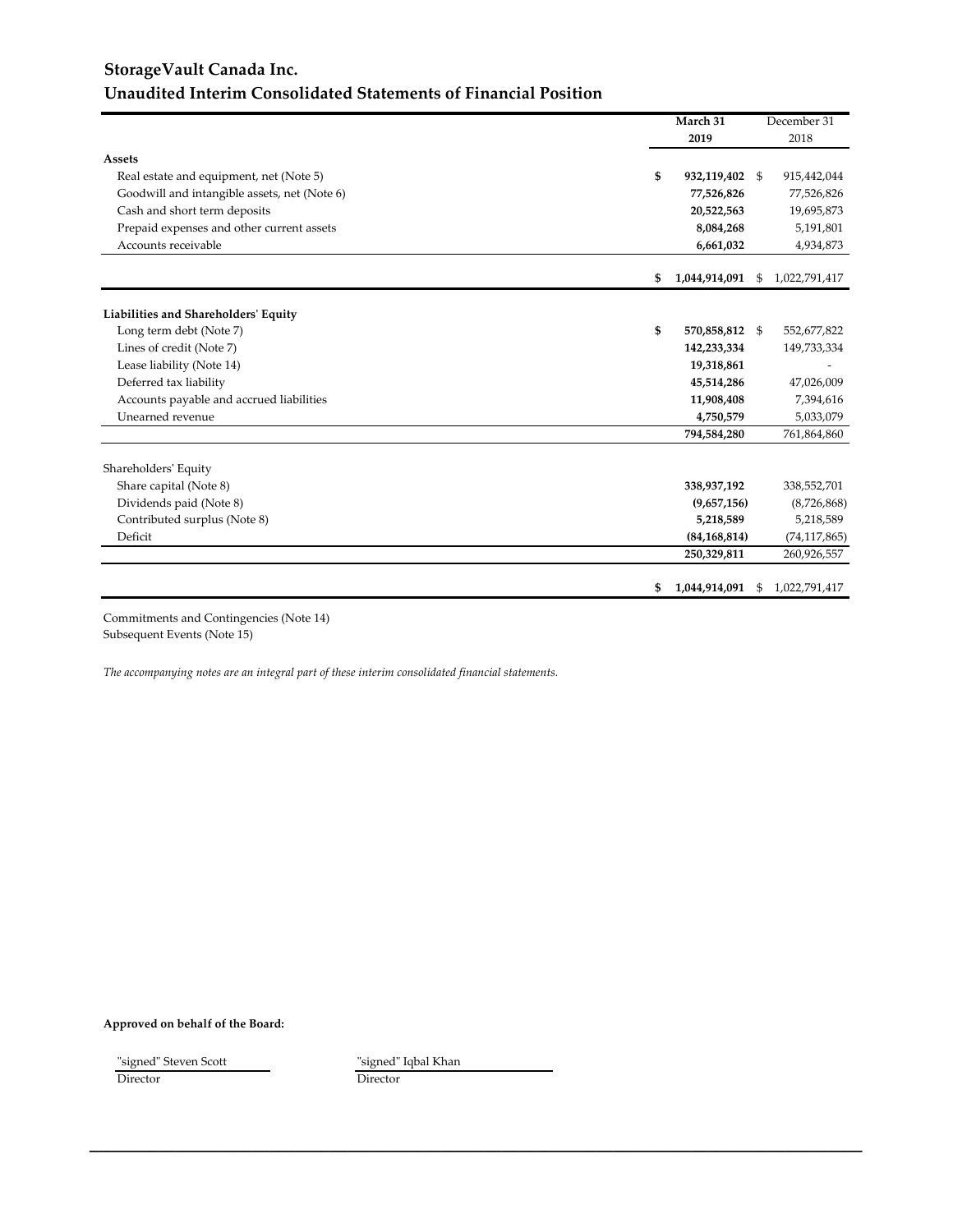### **StorageVault Canada Inc. Unaudited Interim Consolidated Statements of Changes in Equity**

|                                                      | March 31<br>March 31      |              |
|------------------------------------------------------|---------------------------|--------------|
|                                                      | 2019                      | 2018         |
| <b>Common Share Capital</b>                          |                           |              |
| Balance, beginning of the period                     | \$<br>338,552,701 \$      | 319,571,781  |
| Common shares issued, net of issuance costs (Note 8) | 384,491                   | 2,050,370    |
| Balance, end of the period                           | 338,937,192               | 321,622,151  |
|                                                      |                           |              |
| <b>Contributed Surplus</b>                           |                           |              |
| Balance, beginning of the period                     | 5,218,589                 | 3,540,210    |
| Balance, end of the period                           | 5,218,589                 | 3,540,210    |
| Deficit                                              |                           |              |
| Balance, beginning of the period                     | (74, 117, 865)            | (49,966,570) |
| IFRS 16 equity adjustment (Note 3)                   | (1,207,122)               |              |
| Net income (loss) and comprehensive income (loss)    | (8,843,827)               | (7,793,463)  |
| Balance, end of the period                           | \$<br>$(84, 168, 814)$ \$ | (57,760,033) |

**\_\_\_\_\_\_\_\_\_\_\_\_\_\_\_\_\_\_\_\_\_\_\_\_\_\_\_\_\_\_\_\_\_\_\_\_\_\_\_\_\_\_\_\_\_\_\_\_\_\_\_\_\_\_\_\_\_\_\_\_\_\_\_\_\_\_\_\_\_\_\_\_\_\_\_\_\_\_\_\_\_\_\_\_\_\_\_\_\_\_**

*The accompanying notes are an integral part of these interim consolidated financial statements.*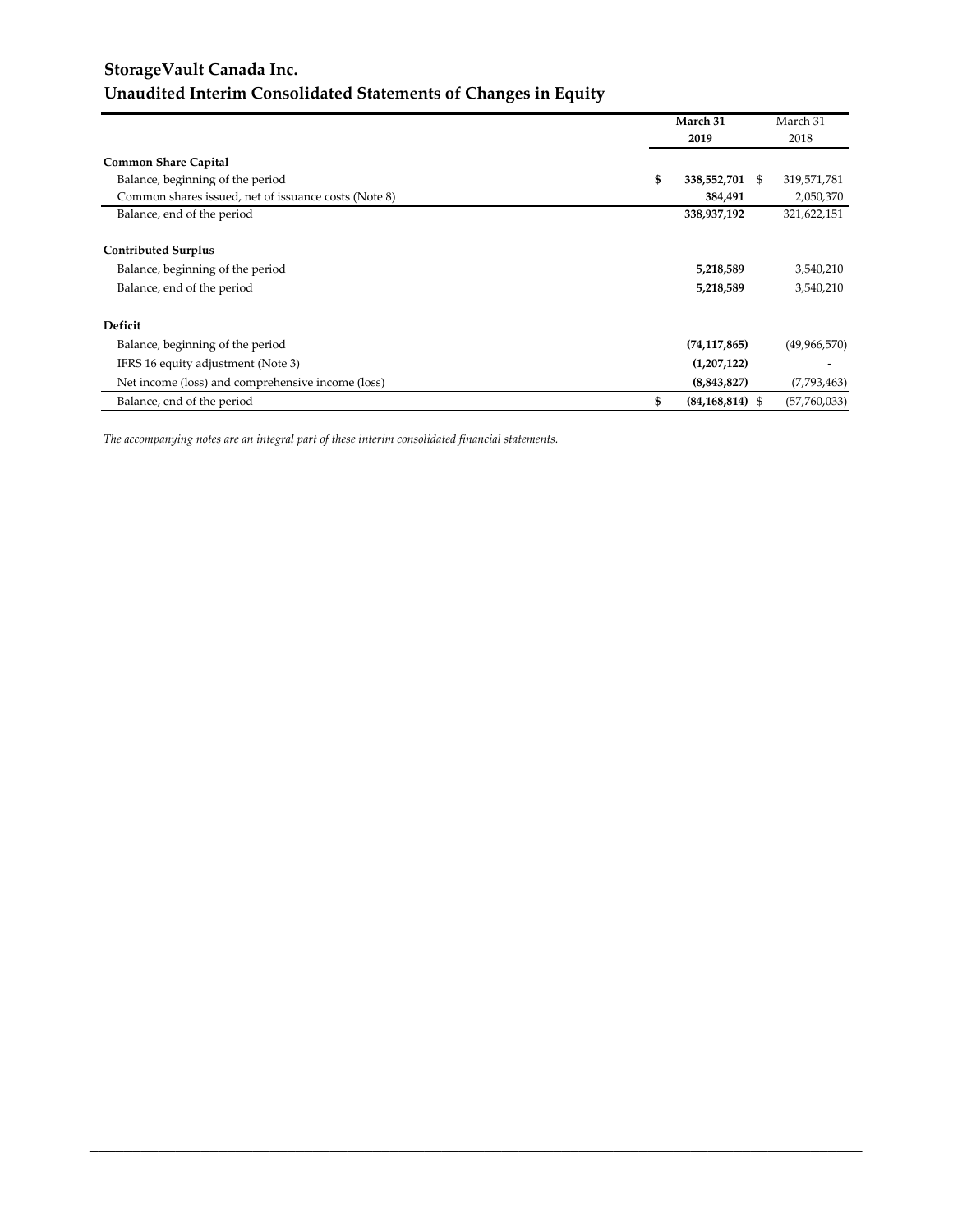#### **StorageVault Canada Inc.**

#### **Unaudited Interim Consolidated Statements of Income (Loss) & Comprehensive Income (Loss) For the Three Months Ended March 31**

|                                                              | 2019                   | 2018        |
|--------------------------------------------------------------|------------------------|-------------|
| Revenue                                                      |                        |             |
| Storage and related services                                 | \$<br>25,802,944 \$    | 20,524,199  |
| Management fees                                              | 419,110                | 389,263     |
|                                                              | 26,222,054             | 20,913,462  |
|                                                              |                        |             |
| <b>Expenses</b>                                              |                        |             |
| Operating costs                                              | 8,781,076              | 7,275,209   |
| Acquisition and integration costs                            | 2,019,533              | 530,509     |
| Selling, general and administrative                          | 1,891,315              | 1,043,853   |
| Depreciation and amortization (Note 5)                       | 15,630,074             | 13,544,275  |
| Interest                                                     | 8,255,606              | 6,313,079   |
|                                                              | 36,577,604             | 28,706,925  |
|                                                              |                        |             |
| Net income (loss) and comprehensive income (loss) before tax | (10, 355, 550)         | (7,793,463) |
| Deferred tax recovery                                        | 1,511,723              |             |
|                                                              |                        |             |
| Net income (loss) and comprehensive income (loss) after tax  | \$<br>$(8,843,827)$ \$ | (7,793,463) |
|                                                              |                        |             |
|                                                              |                        |             |
|                                                              |                        |             |
| Net income (loss) per common share                           |                        |             |
| Basic                                                        | \$<br>$(0.025)$ \$     | (0.022)     |
| Diluted                                                      | \$<br>$(0.025)$ \$     | (0.022)     |
|                                                              |                        |             |
|                                                              |                        |             |
| Weighted average number of common shares outstanding         |                        |             |
| Basic                                                        | 355,837,180            | 346,856,945 |
| Diluted                                                      | 355,837,180            | 346,856,945 |
|                                                              |                        |             |

**\_\_\_\_\_\_\_\_\_\_\_\_\_\_\_\_\_\_\_\_\_\_\_\_\_\_\_\_\_\_\_\_\_\_\_\_\_\_\_\_\_\_\_\_\_\_\_\_\_\_\_\_\_\_\_\_\_\_\_\_\_\_\_\_\_\_\_\_\_\_\_\_\_\_\_\_\_\_\_\_\_\_\_\_\_\_\_\_\_\_**

*The accompanying notes are an integral part of these interim consolidated financial statements.*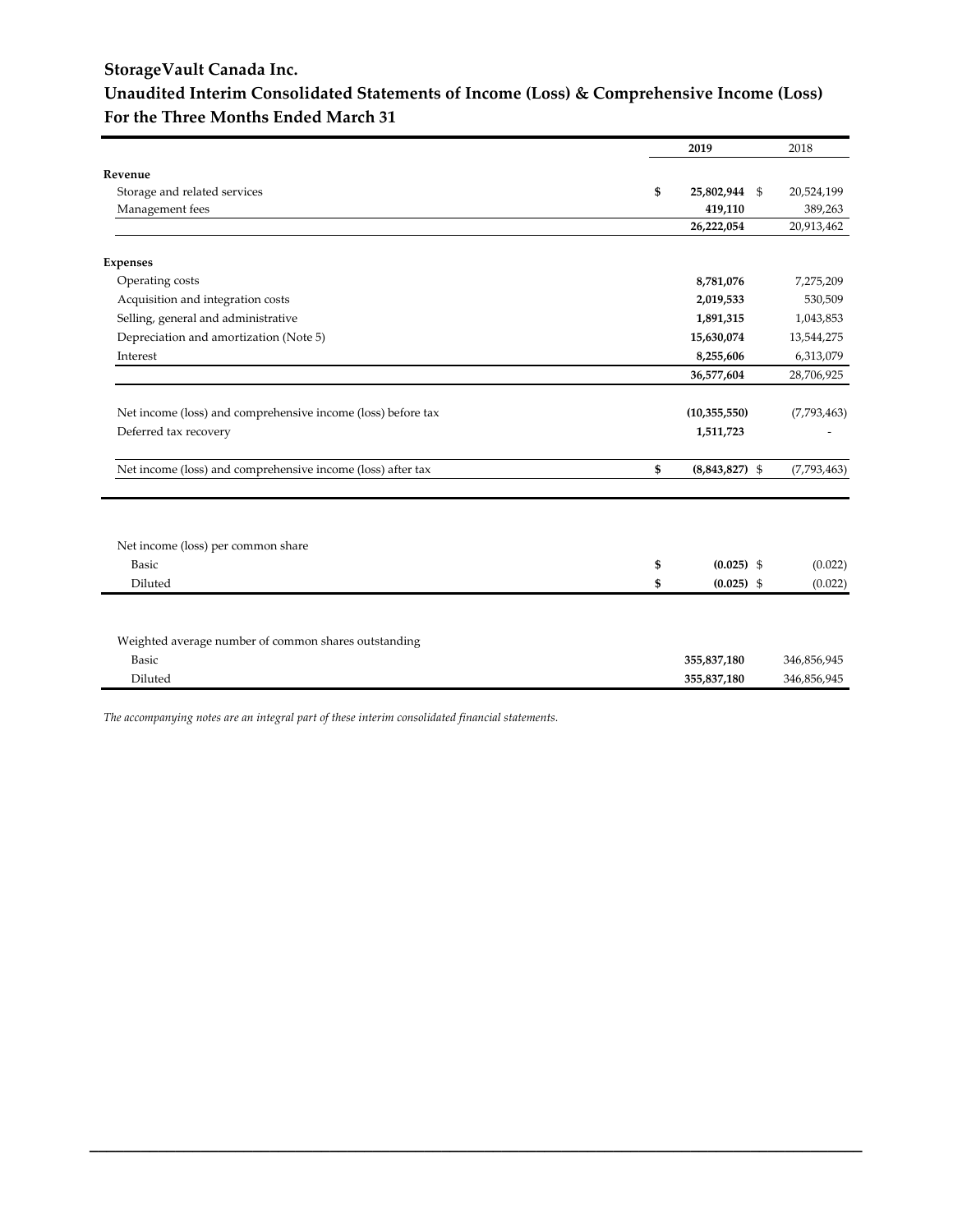### **StorageVault Canada Inc. Unaudited Interim Consolidated Statements of Cash Flows For the Three Months Ended March 31**

|                                                                    | 2019                    | 2018           |
|--------------------------------------------------------------------|-------------------------|----------------|
| Cash provided by (used for) the following activities:              |                         |                |
| Operating activities                                               |                         |                |
| Net income (loss) and comprehensive income (loss) after tax        | \$<br>$(8,843,827)$ \$  | (7,793,463)    |
| Adjustment for non-cash items:                                     |                         |                |
| Deferred tax recovery                                              | (1,511,723)             |                |
| Depreciation and amortization (Notes 5)                            | 15,630,074              | 13,544,275     |
| Amortization of deferred financing costs                           | 317,819                 | 341,623        |
| Gain on disposal of real estate and equipment                      | (6,710)                 |                |
| Cash flow from operations before non-cash working capital balances | 5,585,633               | 6,092,435      |
| Net change in non-cash working capital balances                    |                         |                |
| Accounts receivable                                                | (1,726,160)             | (418,371)      |
| Prepaid expenses and other current assets                          | (2,892,466)             | (430,740)      |
| Accounts payable and accrued liabilities                           | 4,513,790               | 429            |
| Unearned revenue                                                   | (282,500)               | (107, 855)     |
|                                                                    | 5,198,297               | 5,135,898      |
| <b>Financing activities</b>                                        |                         |                |
| Common shares issued, net of issuance costs (Note 8)               |                         | 2,419,812      |
| Dividends paid                                                     | (540, 745)              | (512, 972)     |
| Advances from long term debt                                       | 30,000,000              | 47,000,000     |
| Repayment of long term debt                                        | (19, 406, 528)          | (16,031,654)   |
|                                                                    | 10,052,727              | 32,875,186     |
| <b>Investing activities</b>                                        |                         |                |
| Cash paid in business combinations (Note 4)                        | (10, 460, 000)          | (17, 351, 671) |
| Additions to real estate and equipment (Note 5, 6)                 | (3,975,156)             | (4,995,780)    |
| Proceeds on disposal of real estate and equipment                  | 10,822                  |                |
|                                                                    | (14, 424, 334)          | (22, 347, 451) |
| Increase in cash and short term deposits                           | 826,690                 | 15,663,633     |
| Cash and short term deposits balance, beginning of period          | 19,695,873              | 16,152,428     |
| Cash and short term deposits balance, end of period                | \$<br>20,522,563<br>-\$ | 31,816,061     |

**\_\_\_\_\_\_\_\_\_\_\_\_\_\_\_\_\_\_\_\_\_\_\_\_\_\_\_\_\_\_\_\_\_\_\_\_\_\_\_\_\_\_\_\_\_\_\_\_\_\_\_\_\_\_\_\_\_\_\_\_\_\_\_\_\_\_\_\_\_\_\_\_\_\_\_\_\_\_\_\_\_\_\_\_\_\_\_\_\_\_**

*The accompanying notes are an integral part of these interim consolidated financial statements.*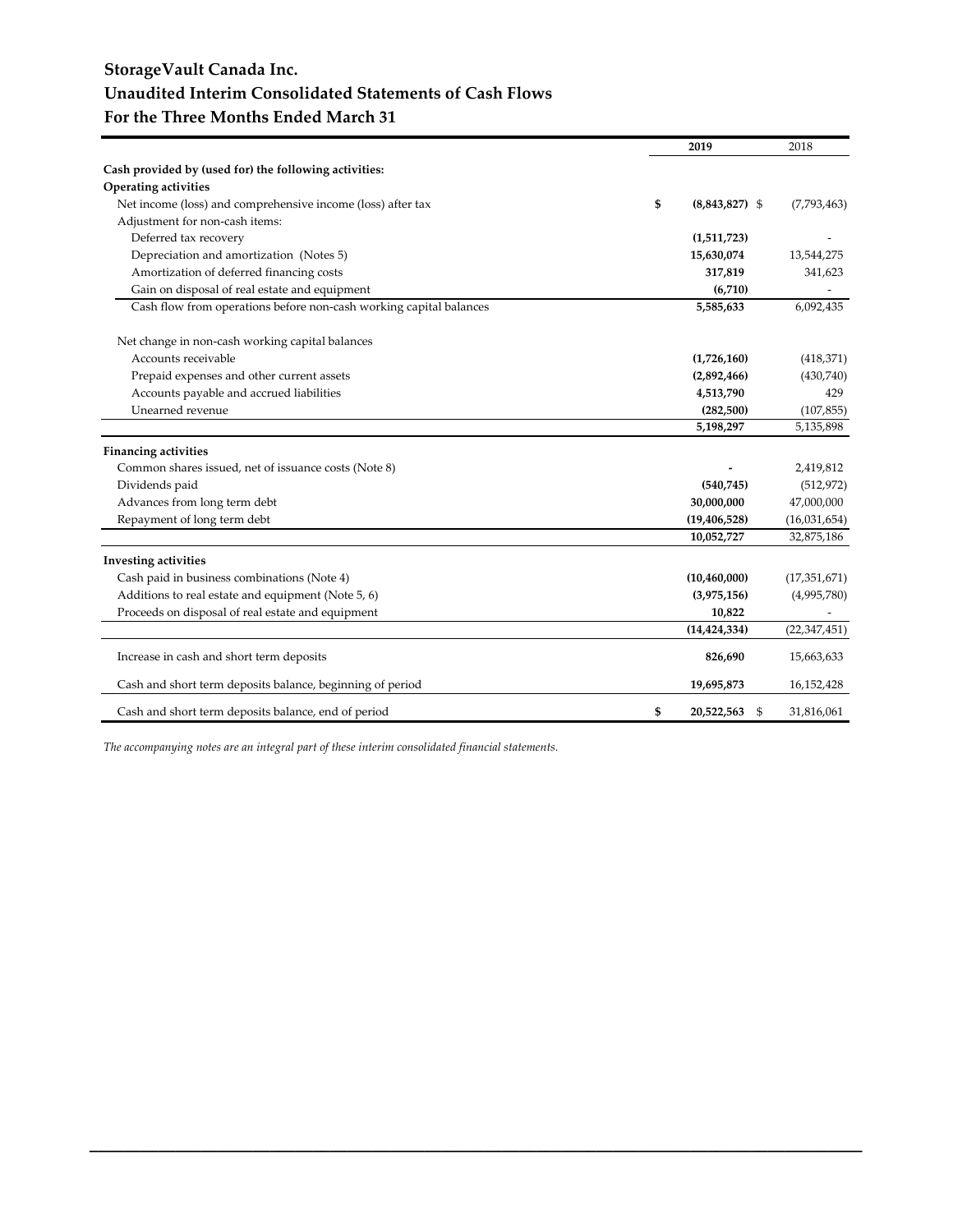#### **1. Description of Business**

The interim consolidated financial statements of StorageVault Canada Inc. and its subsidiaries (the "Corporation") as at and for the three months ended March 31, 2019, were authorized for issuance by the Board of Directors of the Corporation on May 14, 2019. The Corporation is incorporated under the Business Corporations Act of Alberta and is domiciled in Canada. Its shares are publicly traded on the TSX Venture Exchange ("Exchange"). The address of its registered office is 1000 - 250 2<sup>nd</sup> Street SW, Calgary, AB, T2P 0C1.

The Corporation's primary business is owning, managing and renting self storage and portable storage space to individual and commercial customers.

#### **2. Basis of Presentation**

These interim consolidated financial statements and the notes thereto present the Corporation's financial results of operations and financial position under International Financial Reporting Standards ("IFRS") as issued by the International Accounting Standards Board ("IASB") as at January 1, 2019. They have been prepared in accordance with International Accounting Standard ("IAS") 34 "Interim Financial Reporting" and accordingly these interim consolidated financial statements do not include all the necessary annual disclosures in accordance with IFRS.

These interim consolidated financial statements should be read in conjunction with the Corporation's annual audited consolidated financial statements for the year ended December 31, 2018. The accounting policies and methods of computation followed in the preparation of these interim consolidated financial statements are consistent with those used in the preparation of the most recent annual report except for the adoption of IFRS 16 (Note 3).

The interim consolidated financial statements have been prepared under the historical cost method, except for the revaluation of certain financial assets and financial liabilities to fair value. The interim consolidated financial statements were prepared on a going concern basis, and are presented in Canadian dollars, which is the Corporation's functional currency.

#### **3. Accounting policies**

#### *Basis of Consolidation*

The interim consolidated financial statements include the accounts of StorageVault Canada Inc., its wholly owned subsidiaries, Sentinel Self‐Storage Corporation and Spyhill Ltd., all of which are headquartered in Toronto, ON. The financial statements for the consolidated entities are prepared for the same reporting period as StorageVault Canada Inc. using consistent accounting policies. All intercompany transactions and balances have been eliminated in the preparation of these interim consolidated financial statements.

#### *Interest in Joint Venture*

The Corporation had an interest in a joint venture, through its wholly owned subsidiary Sentinel Self‐ Storage Corporation, Spyhill Ltd. ("JV"), which was a jointly controlled entity. The Corporation recognized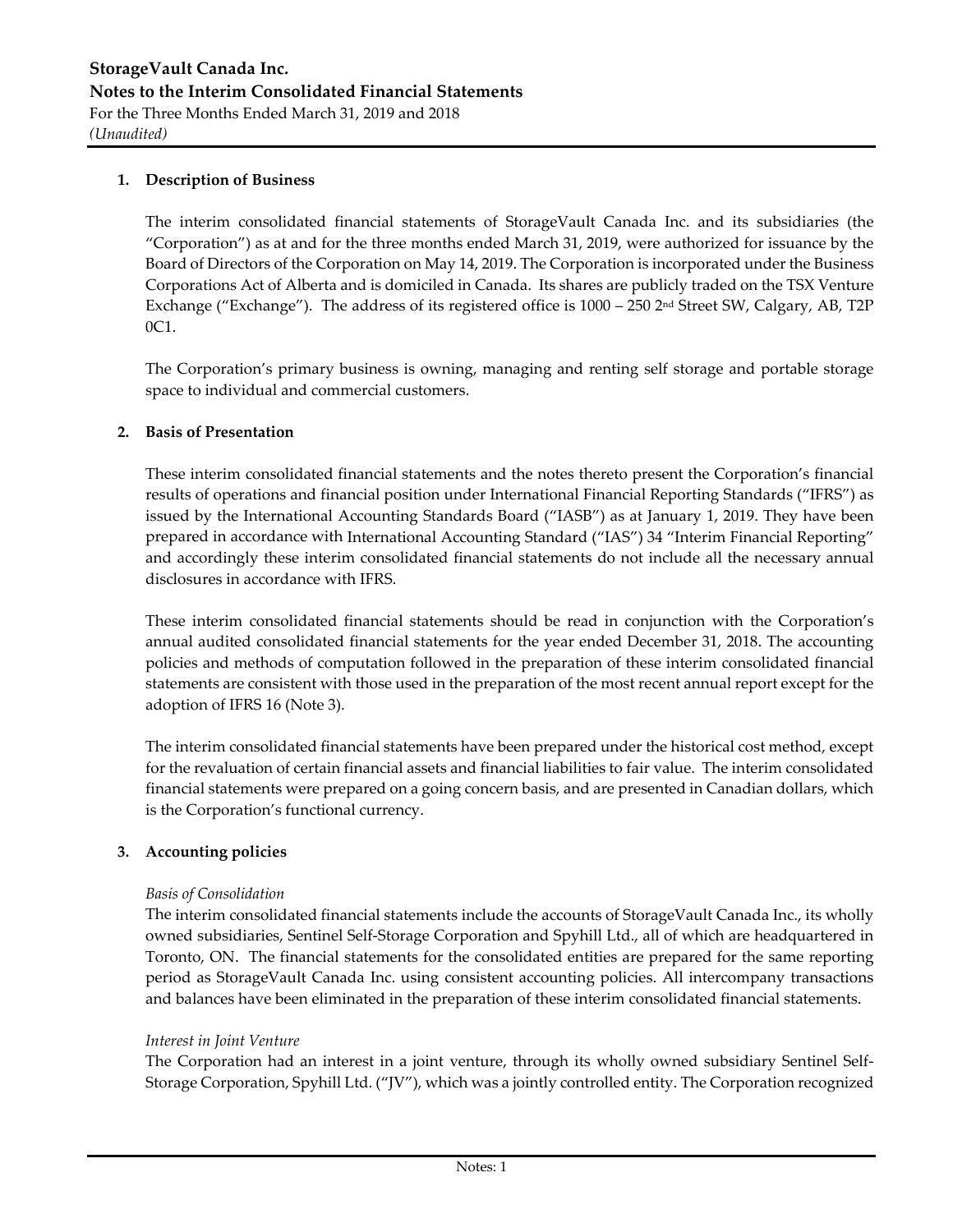its interest in the JV using the equity method of accounting. As at February 1, 2018, the Corporation wholly owned the JV through the purchase of the remaining 50% of its shares.

#### *Revenue Recognition*

Revenue from the rendering of services and sales of goods are recognized at the fair value of consideration received or receivable after the deduction of any trade discounts and excluding sales taxes.

The Corporation's revenue comprises the renting of storage units to customers, managing storage facilities on behalf of third parties and sale of merchandise, including locks, boxes, packing supplies and equipment.

Revenue earned from the renting of storage units is accounted for under IFRS 16 – Leases. Storage units are rented to customers pursuant to rental agreements which provide for weekly or monthly rental terms with non-refundable rental payments. The rental agreements may be terminated by the customer without further obligation or cost upon vacating the storage unit. Revenue from rental agreements is recognized over the rental term pursuant to the rental agreement. Non‐refundable customer deposits, which are received to hold a unit for rent at a future date, are deferred and recognized as revenue upon commencement of the rental agreement. Receipts of rental fees for future periods are deferred and recognized as revenue when each respective monthly period commences. Provision is made for expected allowances as necessary.

The Corporation earns a management fee based on a percentage of gross revenues of the operations for managing storage facilities for third parties. Revenue is recognized over time when the services are rendered.

Revenue from the sale of merchandise, including locks, boxes, packing supplies and equipment, is recognized at a point in time when the merchandise is delivered to the customer.

#### *Business Combinations*

All business combinations are accounted for by applying the acquisition method. Upon acquisition, the assets (including intangible assets), liabilities and contingent liabilities acquired are measured at their fair value. The Corporation recognizes intangible assets as part of business combinations at fair value at the date of acquisition. The determination of these fair values is based upon management's judgment and includes assumptions on the timing and amount of future incremental cash flows generated by the assets acquired and the selection of an appropriate cost of capital. Acquisition and integration costs are recognized in profit or loss as incurred.

Goodwill represents the excess of the identifiable cost of an acquisition over the fair value of the Corporation's share of the net assets/net liabilities acquired at the date of acquisition. If the identifiable cost of acquisition is less than the fair value of the Corporationʹs share of the net assets/net liabilities acquired (i.e. a discount on acquisition) the difference is credited to the Interim Consolidated Statements of Income (Loss) and Comprehensive Income (Loss) in the period of acquisition. At the acquisition date, goodwill acquired is recognized as an asset and allocated to each cash‐generating unit ("CGU") expected to benefit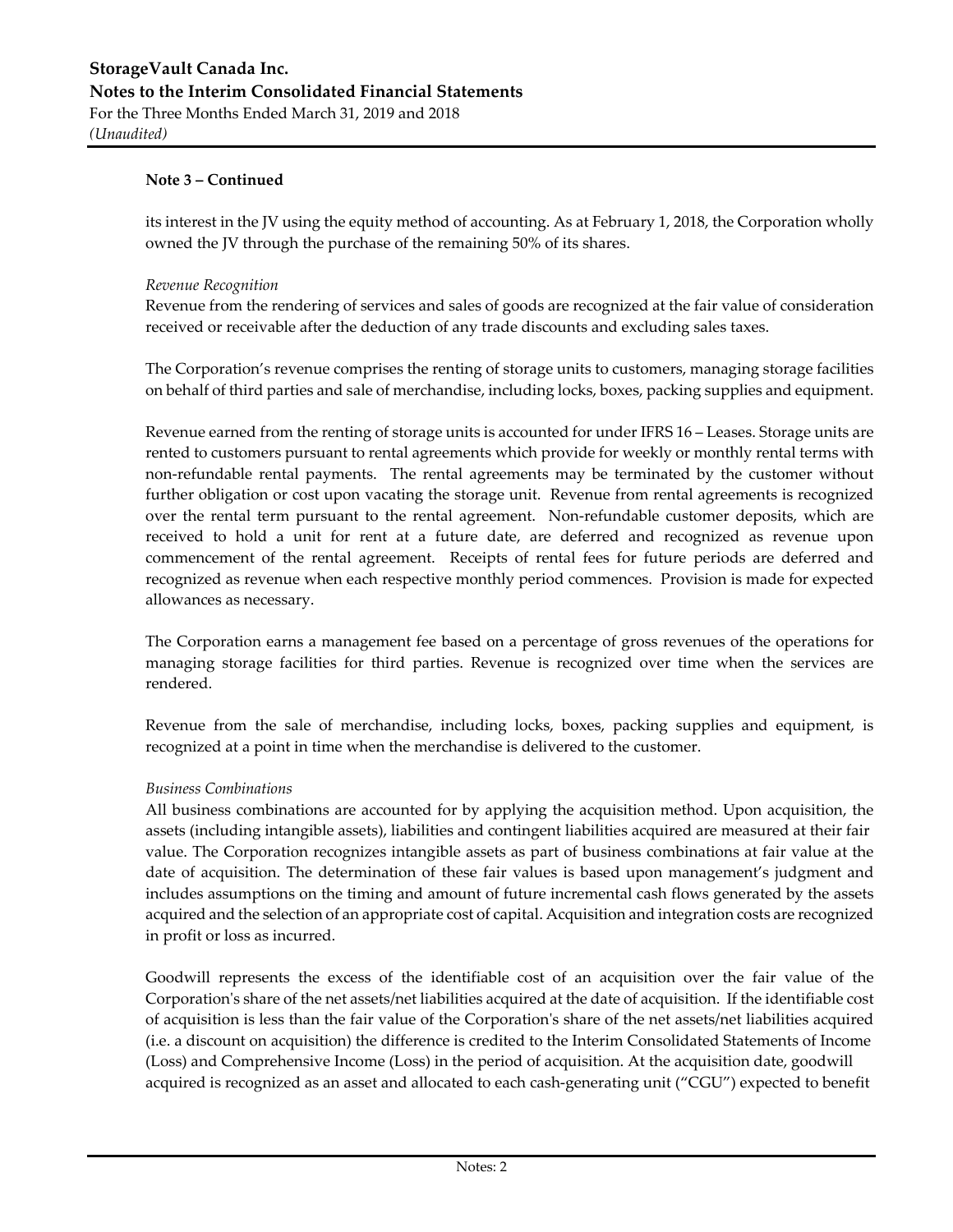from the business combination's synergies and to the lowest level at which management monitors the goodwill.

If the initial accounting for a business combination is incomplete by the end of the reporting period in which the combination occurs, the Corporation reports provisional amounts for the items for which the accounting is incomplete. Those provisional amounts are adjusted retrospectively during the measurement period, or additional assets or liabilities are recognized, to reflect new information obtained about facts and circumstances that existed as of the acquisition date that, if known, would have affected the amounts recognized as of that date. The measurement period is the period from the date of acquisition to the date the Corporation obtains complete information about facts and circumstances that existed as of the acquisition date up to a maximum of one year.

#### S*ignificant Accounting Estimates and Judgments*

The preparation of the interim consolidated financial statements requires management to make judgments, estimates and assumptions that affect the application of policies and reported amounts of assets and liabilities, income and expenses. The estimates and associated assumptions are based on historical experience and various other factors that are believed to be reasonable under the circumstances, the results of which form the basis of making judgments about carrying values of assets and liabilities that are not readily apparent from other sources. Actual results may differ from these estimates. The estimates and underlying assumptions are reviewed on an ongoing basis. Revisions to accounting estimates are recognized in the period in which the estimate is revised if the revision affects only that period or in the period of the revision and future periods if the revision affects both current and future periods.

Estimates and assumptions that have a significant risk of causing a material adjustment to the carrying amounts of assets and liabilities within the next financial year include, but are not necessarily limited to:

- Real estate and equipment The Corporation determines the carrying value of its real estate and equipment based on policies that incorporate estimates, assumptions and judgments relative to the useful lives and residual values of the assets.
- ‐ Impairment of non‐financial assets ‐ Impairment exists when the carrying value of an asset or CGU exceeds its recoverable amount, which is the higher of its fair value less costs of disposal and its value in use. The fair value less costs of disposal calculation is based on available data from binding sales transactions in an arm's length transaction of similar assets or observable market prices less incremental costs for the disposal of the asset. The value in use calculation is based on a discounted cash flow model. The estimated future cash flows are derived from management estimates, budgets and past performance and do not include activities that the Corporation is not yet committed to or significant future investments that will enhance the asset's performance of the CGU being tested. The recoverable amount is sensitive to the discount rate used for the discounted cash flow model as well as the expected future cash flows and the growth rate used for extrapolation purposes.
- ‐ Purchase price allocations ‐ Estimates are made in determining the fair value of assets and liabilities, including the valuation of separately identifiable intangibles acquired as part of an acquisition. These estimates may be further based on management's best assessment of the related inputs used in valuation models, such as future cash flows and discount rates.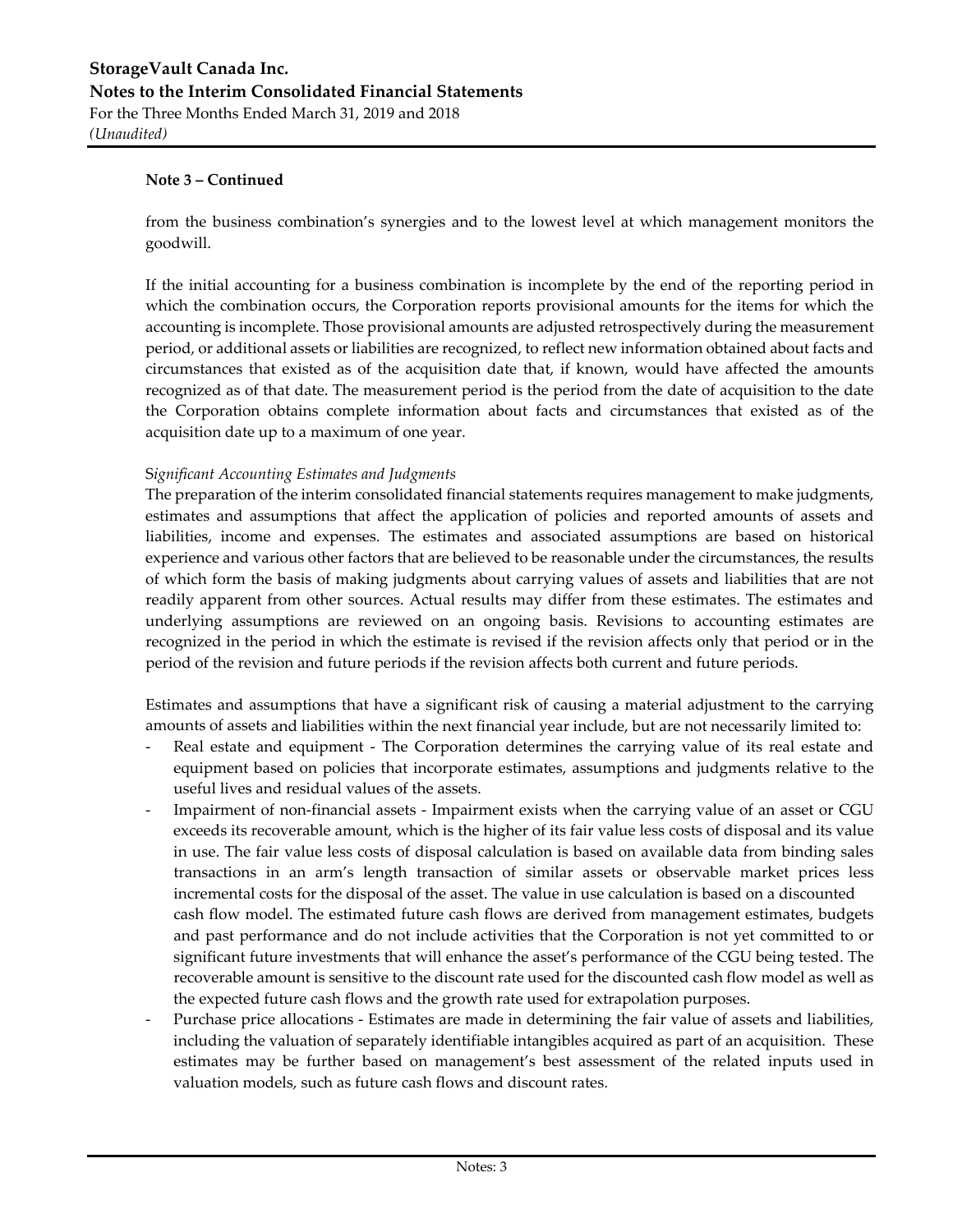- Bad debts The Corporation estimates potential bad debts based on an analysis of historical collection activity and specific identification of overdue accounts. Actual bad debts may differ from estimates made.
- ‐ Income taxes ‐ Income taxes are subject to measurement uncertainty due to the possibility of changes in tax legislation or changes in the characterization of income sources.
- Stock based compensation Compensation costs accrued for stock based compensation plans are subject to the estimation of the ultimate payout using pricing models such as the Black‐Scholes model which is based on significant assumptions such as volatility, dividend yield and expected term.

Management judgments that may affect reported amounts of assets and liabilities, income and expenses include but are not necessarily limited to:

- ‐ For the purpose of assessing impairment of tangible and intangible assets, assets are grouped at the lowest level of separately identified cash inflows which make up the CGU. Determination of what constitutes a CGU is subject to management judgment. The asset composition of the CGU can directly impact the recoverability of the assets included within the CGU.
- The determination of which entities require consolidation is subject to management judgment regarding levels of control, assumptions of risk and other factors that may ultimately include or exclude an entity from the classification of a subsidiary or other entity requiring consolidation.
- For the purpose of recording asset acquisitions, management must exercise judgment to determine if the acquisition meets the definition of a business. Such determination may affect the recorded amounts of specific assets and liabilities, goodwill and/or transaction costs.
- ‐ The Corporation applied judgment in determining control over the JV where the Corporation held 50% equity ownership. The judgment was based on a review of all contractual agreements to determine if the Corporation has control over the activities, projects, financial and operating policies of the JV. Through a shareholder agreement, the Corporation was guaranteed 50% of seats on the board of the JV and participated in all significant financial and operating decisions. Joint control was established by the shareholder arrangement that required unanimous agreement on decisions made on relevant activities.
- Management has applied judgment in assessing that the management contracts acquired have an indefinite useful life because the Corporation purchased a complete system to operationally manage its own business and that of other self storage businesses. The Corporation has acquired substantial know-how and expertise in managing stores owned by third parties, including long term relationships, which the Corporation will have the benefit of for an indefinite period of time. The management contracts have therefore been deemed to have an indefinite useful life.

#### *Cash and Short Term Deposits*

Cash and short term deposits on these Interim Consolidated Statements of Financial Position are comprised of cash at bank and on hand, and short term, highly liquid deposits with an original maturity of 3 months or less. For the purpose of these Interim Consolidated Statements of Cash Flows, cash and short term deposits are defined as above, net of outstanding bank overdrafts, except where no right of set‐off exists.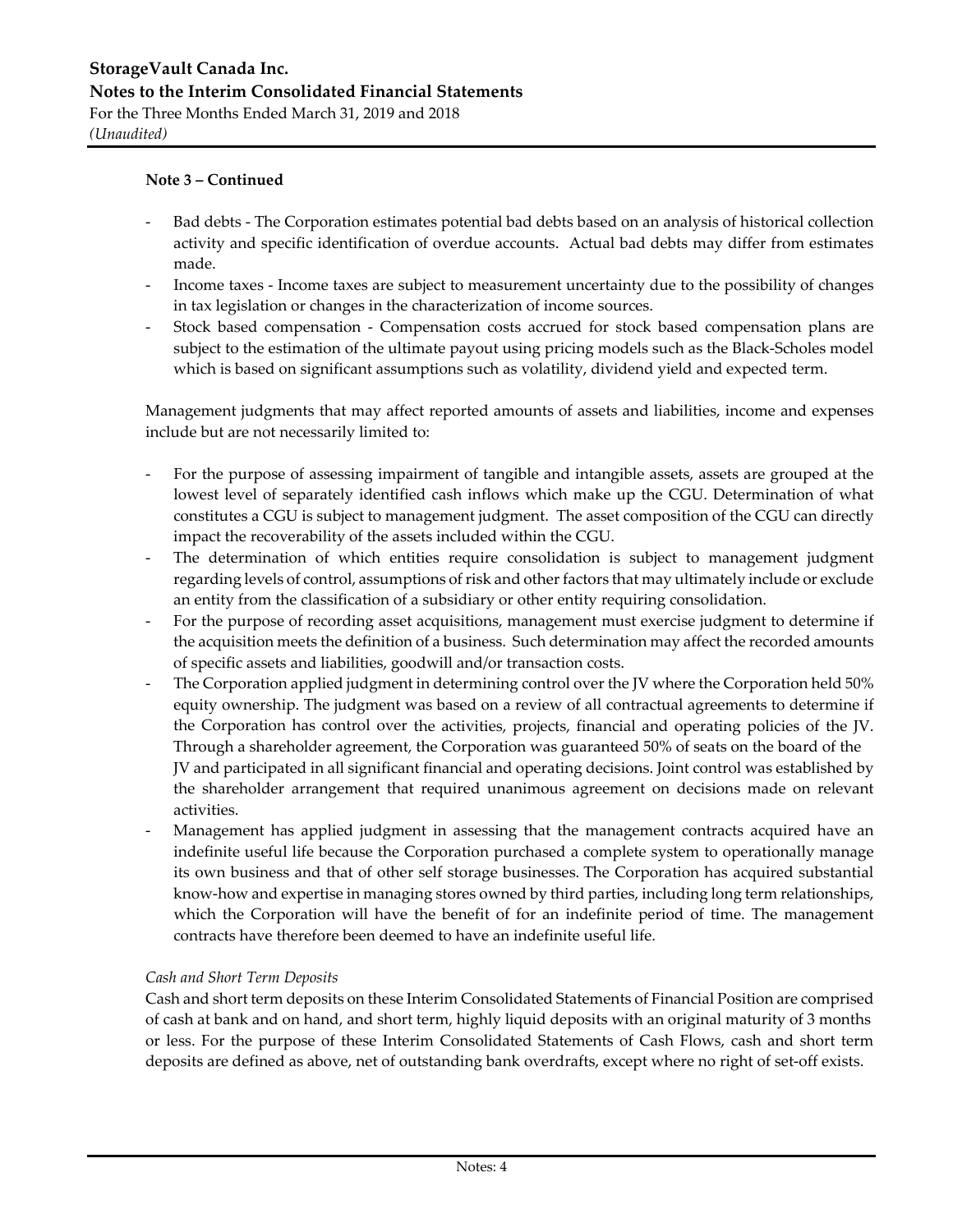#### *Real Estate and Equipment*

Real estate and equipment are stated at historical cost less accumulated depreciation and any impairment in value. Historical cost includes expenditures that are directly attributable to the acquisition of the items.

Subsequent costs are included in the asset's carrying amount or recognized as a separate asset, as appropriate, only when it is probable that future economic benefits associated with the item will flow to the Corporation and the cost of the item can be measured reliably. The carrying amount of the replaced part is derecognized. All other repairs and maintenance are charged to the Interim Consolidated Statements of Income (Loss) and Comprehensive Income (Loss) during the financial period in which they are incurred.

Once an asset is available for use in the location and condition intended by management, it is depreciated to its residual value using the appropriate depreciation rate set forth by management. Land is not depreciated.

Depreciation is calculated using the declining balance method to depreciate the cost of real estate and equipment to their residual values over their estimated useful lives, as follows:

| Land, Yards, Buildings & Improvements - | <b>Buildings</b>             | 4%               |
|-----------------------------------------|------------------------------|------------------|
|                                         | Leasehold improvements       | 20%              |
|                                         | Business operating equipment | 10%              |
|                                         | Fences and parking lots      | 8%               |
| <b>Storage Containers -</b>             | Storage containers           | 10%              |
| Vehicles -                              | Vehicles                     | $30\%$ to $40\%$ |
|                                         | Truck decks and cranes       | 20%              |
| Office and Computer Equipment -         | Furniture and equipment      | 20%              |
|                                         | Computer equipment           | 45%              |

The residual value and useful lives of real estate and equipment are reviewed, and adjusted if appropriate, at each Interim Consolidated Statement of Financial Position date. An asset's carrying value is written down to its recoverable amount if the asset's carrying amount is greater than its estimated recoverable amount. These impairment losses are recognized in the Interim Consolidated Statements of Income (Loss) and Comprehensive Income (Loss). Following the recognition of an impairment loss, the depreciation charge applicable to the asset is adjusted prospectively in order to systematically allocate the revised carrying amount, net of any residual value, over the remaining useful life.

#### *Goodwill and Intangible Assets*

Goodwill represents the excess of the cost of an acquisition over the fair value of the identifiable assets and liabilities acquired at the date of acquisition. Goodwill is carried at cost less accumulated impairment losses.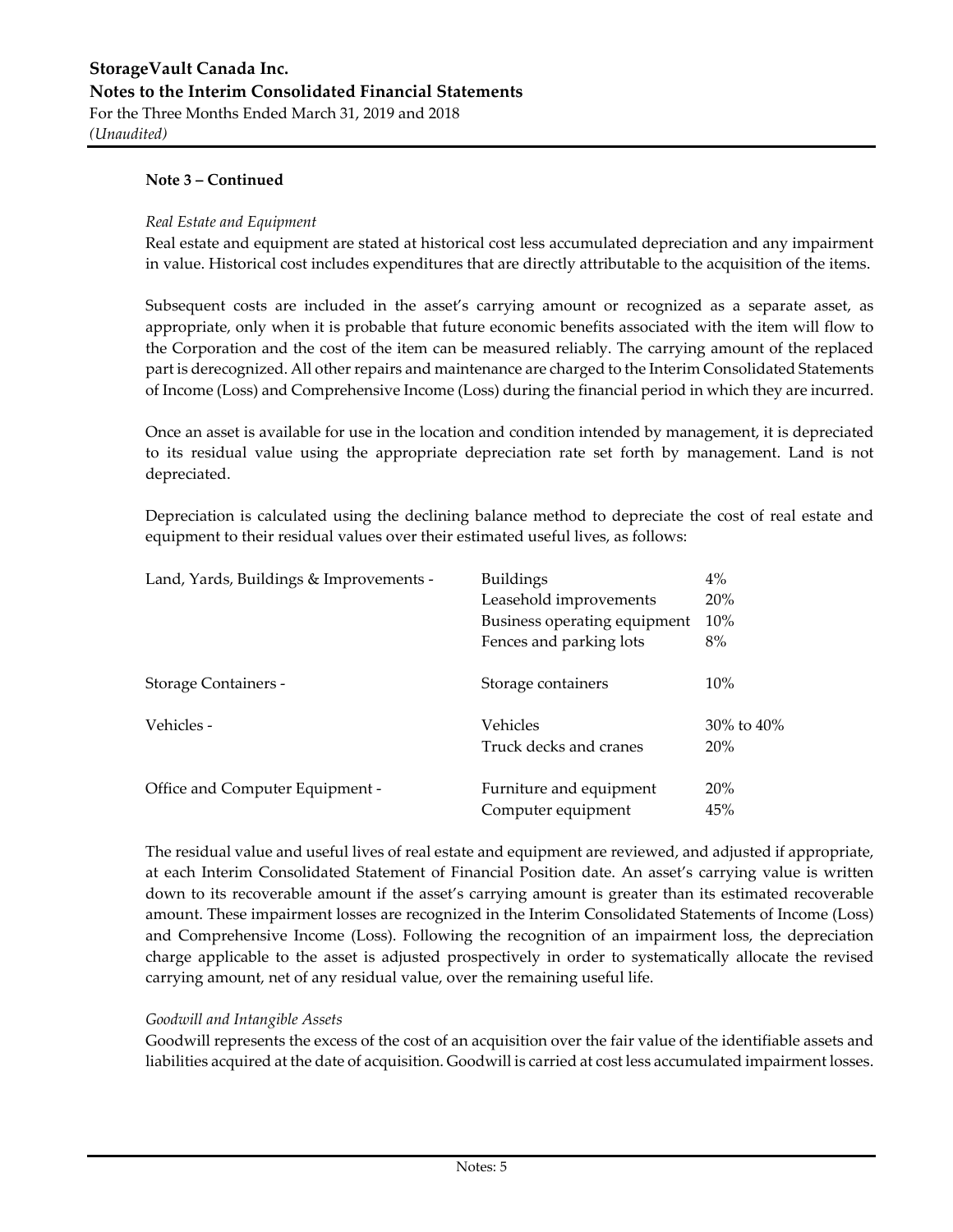Infinite life intangible assets are carried at cost less accumulated amortization and accumulated impairment losses. Amortization begins when an asset is available for use and is calculated on a straight‐line basis to allocate the cost of assets over their estimated useful lives as follows: Franchise Agreements ‐ 10 years; Tenant Relationships ‐ 22 to 48 months; Website Development Costs ‐ 12 months.

Indefinite life intangible assets, consisting of management contracts, are carried at cost and are not amortized.

Goodwill and indefinite life intangibles are reviewed for impairment annually by assessing the recoverable amount of each CGU to which it relates, where applicable. The recoverable amount is the higher of fair value less costs of disposal, and value in use. When the recoverable amount of the CGU is less than the carrying amount, an impairment loss is recognized. Any impairment is recognized immediately in the Interim Consolidated Statements of Income (Loss) and Comprehensive Income (Loss) and is not subsequently reversed.

#### *Income Taxes*

Income tax is comprised of current tax and deferred tax. Income tax is recognized in the Interim Consolidated Statements of Income (Loss) and Comprehensive Income (Loss) except to the extent that it relates to items recognized directly in equity, in which case it is recognized in equity.

Current tax is the tax expected to be payable on the taxable income for the year, using tax rates enacted or substantively enacted at the reporting date, and any adjustment to tax payable in respect of previous years.

Deferred tax is recognized using the liability method, providing for temporary differences between the carrying amounts of assets and liabilities for financial reporting purposes and the amounts used for taxation purposes. Deferred tax is not recognized on the initial recognition of assets or liabilities in a transaction that is not a business combination. In addition, deferred tax is not recognized for taxable temporary differences arising on the initial recognition of goodwill. Deferred tax is measured at the tax rates that are expected to be applied to temporary differences when they reverse, based on the laws that have been enacted or substantively enacted by the reporting date. Deferred tax assets and liabilities are offset if there is a legally enforceable right to offset, and they relate to income taxes levied by the same tax authority on the same taxable entity, or on different taxable entities, but they intend to settle current tax liabilities and assets on a net basis or their tax assets and liabilities will be realized simultaneously.

A deferred tax asset is recognized to the extent that it is probable that future taxable profits will be available against which the temporary difference can be utilized. Deferred tax assets are reviewed at each reporting date and are reduced to the extent that it is no longer probable that the related tax benefit will be realized.

#### *Stock Based Compensation*

The fair value of stock options issued to directors, officers and consultants under the Corporation's stock option plan is estimated at the date of issue using the Black‐Scholes option pricing model, and charged to the Interim Consolidated Statement of Income (Loss) and Comprehensive Income (Loss) and contributed surplus. Each tranche in an award is considered a separate award with its own vesting period and grant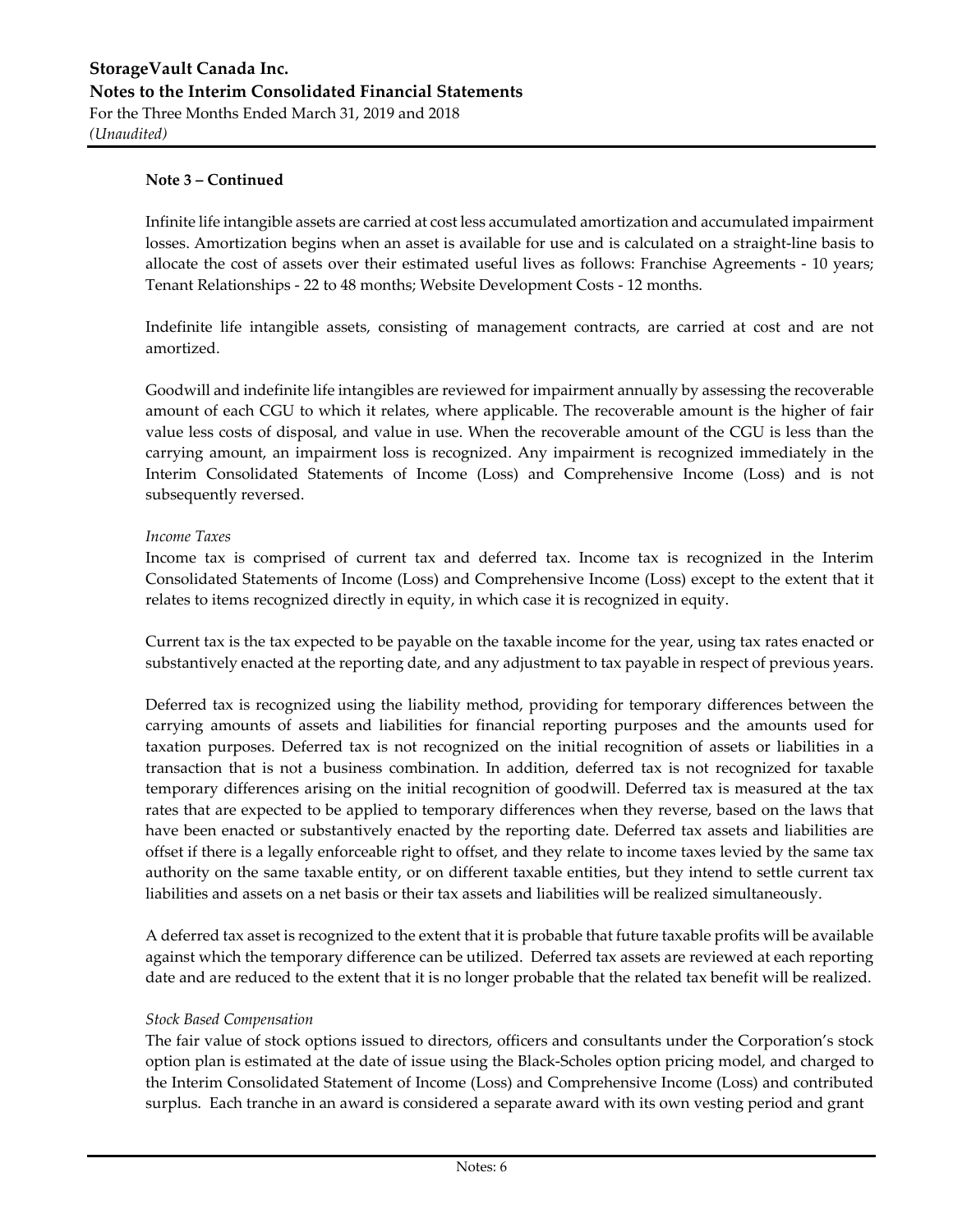date fair value. On the exercise of options, the cash consideration received and the fair value of the option previously credited to contributed surplus are credited to share capital.

The fair value of options issued to advisors in conjunction with financing transactions is estimated at the date of issue using the fair value of the goods and services received first, if determinable, then by the Black-Scholes option pricing model, and charged to share capital and contributed surplus over the vesting period. On the exercise of agent options, the cash consideration received and the fair value of the option previously credited to contributed surplus are credited to share capital.

When stock options are cancelled, it is treated as if the stock options had vested on the date of cancellation and any expense not yet recognized for the award is recognized immediately. However, if a new option is substituted for the cancelled option and is designated as a replacement option on the date that it is granted, the cancelled and the new options are treated as if they were a modification of the original option.

Option pricing models require the input of highly subjective assumptions, including the expected price volatility. Changes in these assumptions can materially affect the fair value estimate and, therefore, the existing models do not necessarily provide a reliable single measure of the fair value of the Corporation's share purchase options. Forfeitures are estimated for each reporting period and adjusted as required to reflect actual forfeitures that have occurred in the period.

#### *Income (Loss) per Share*

Basic income (loss) per common share is computed by dividing the net income (loss) by the weighted average number of common shares outstanding during the period. Diluted net income (loss) per share is calculated by dividing the net earnings by the weighted average number of shares outstanding as adjusted for the potential dilution that would occur if outstanding stock options, subordinated debentures, preferred shares or other potentially dilutive financial instruments were exercised or converted to common shares.

The weighted average number of diluted shares is calculated in accordance with the treasury stock method. The treasury stock method assumes that the proceeds received from the exercise of all potentially dilutive instruments are used to repurchase common shares at the average market price.

#### *Share Capital*

Ordinary shares are classified as equity. Incremental costs directly attributable to the issue of shares are shown in equity as a deduction from the proceeds received.

#### *Segment Reporting*

An operating segment is a component of the Corporation that engages in business activities from which it may earn revenues and incur expenses. All operating segments' operating results are reviewed regularly by the Corporation's CEO and/or CFO in order to make decisions regarding the allocation of resources to the segment. Segment results include items directly attributable to a segment as well as those that can be allocated on a reasonable basis.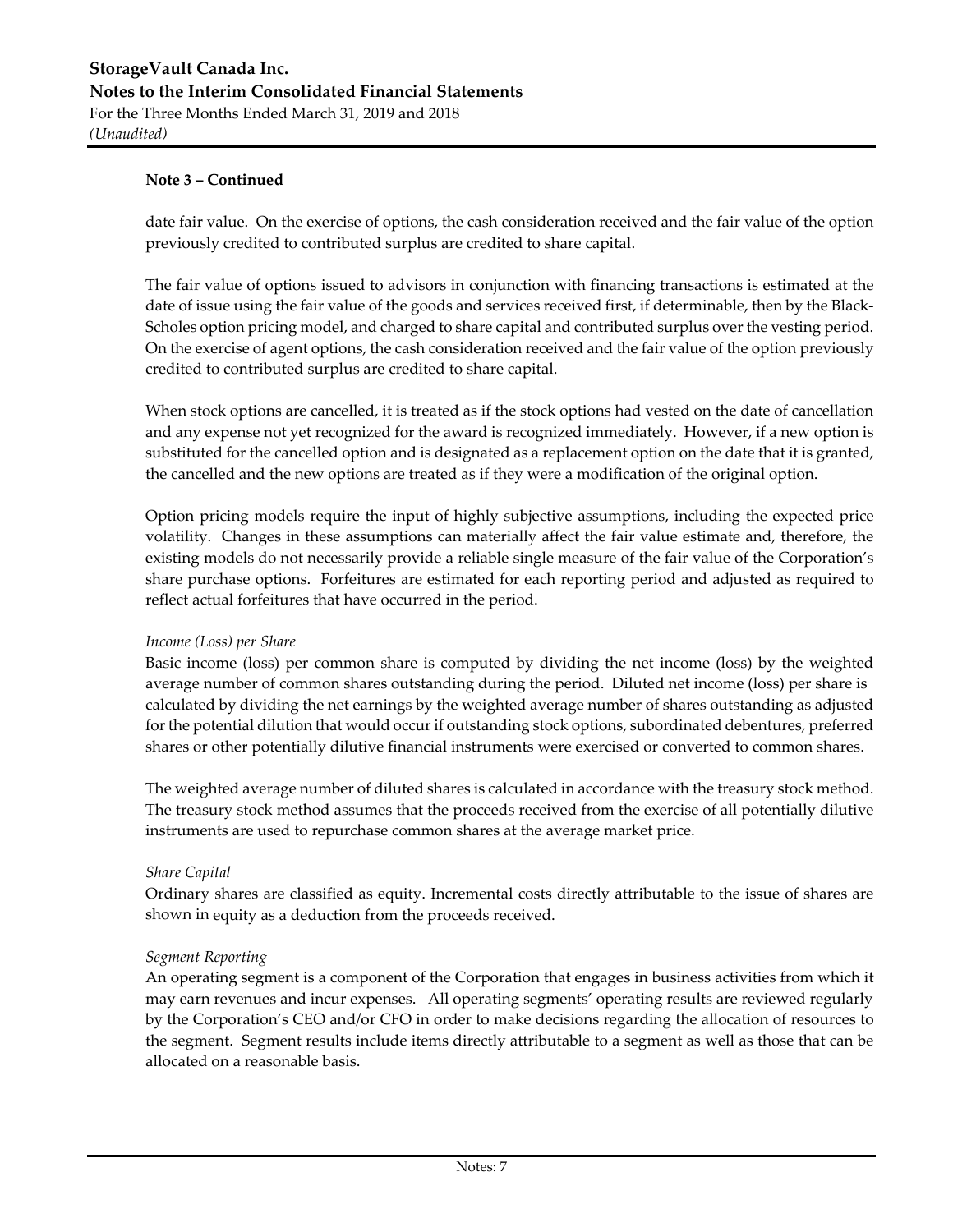#### *Financial Instruments*

Consistent with the requirements of IFRS 9, the Corporation assesses the lifetime expected credit losses on an ongoing basis and updates its assumptions, if and when required.

- a) Financial assets ‐ Pursuant to IFRS 9, the classification of financial assets is based on the Corporation's assessment of its business model for holding financial assets. The classification categories are as follows:
	- Financial assets measured at amortized cost: assets that are held within a business model whose objective is to hold assets to collect contractual cash flows and its contractual terms give rise on specified dates to cash flows that are solely payments of principal and interest on the principal amount outstanding.
	- Financial assets at fair value through other comprehensive income: assets that are held within a business model whose objective is achieved by both collecting contractual cash flows and selling financial assets and its contractual terms give rise on specified dates to cash flows that are solely payments of principal and interest on the principal amount outstanding.
	- Financial assets at fair value through profit or loss: assets that do not meet the criteria for amortized cost or fair value through other comprehensive income.

Financial assets measured at amortized cost are measured at cost using the effective interest method. Impairment of financial assets are recognized in accordance with IFRS 9's three stage process and credit losses expected to occur over the first 12 months of the life of the instrument are recognized immediately. The life time credit losses are recognized when the credit risk has increased significantly since the initial recognition. Loss allowances for financial assets measured at amortized cost are deducted from the gross carrying amounts of the assets and the loss is recognized in the Interim Consolidated Statements of Income (Loss) and Comprehensive Income (Loss). When a trade receivable is uncollectible, it is written off against the allowance for doubtful accounts.

Financial assets are derecognized when the contractual rights to the cash flows from the financial asset expire or when the contractual rights to those assets are transferred.

- b) Financial liabilities ‐ The classification of financial liabilities is determined by the Corporation at initial recognition. The classification categories are as follows:
	- ‐ Financial liabilities measured at amortized cost: financial liabilities initially measured at fair value less directly attributable transaction costs and are subsequently measured at amortized cost using the effective interest method. Interest expense is recognized in the Interim Consolidated Statements of Income (Loss) and Comprehensive Income (Loss).
	- ‐ Financial liabilities measured at fair value through profit or loss: financial liabilities measured at fair value with changes in fair value and interest expense recognized in the Interim Consolidated Statements of Income (Loss) and Comprehensive Income (Loss).

Financial liabilities are derecognized when the obligation is discharged, cancelled or expired.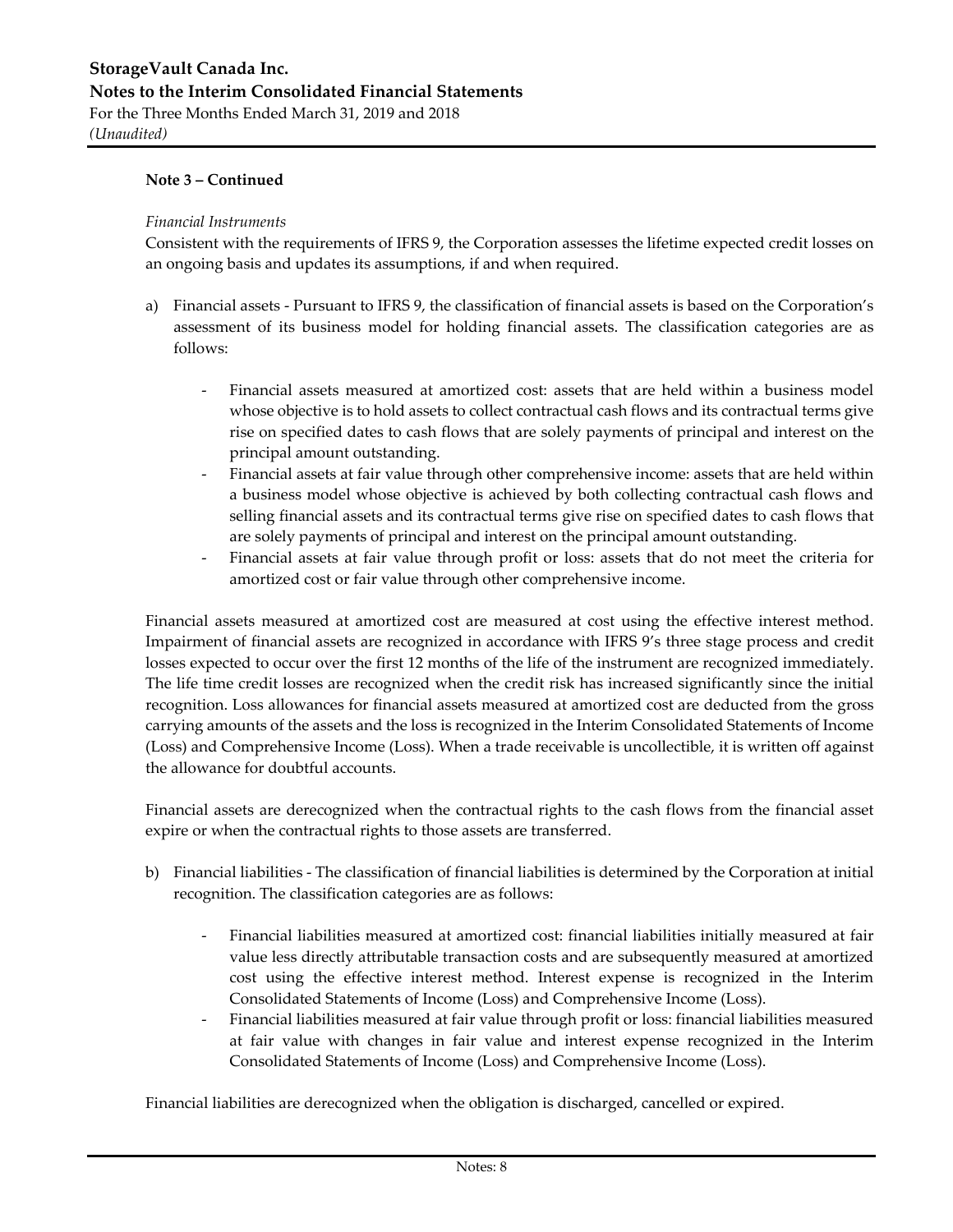#### *Changes in Accounting Policies*

The Corporation has adopted the following new and revised standards effective January 1, 2019:

#### IFRS 16 – Leases

The Corporation adopted the requirements of IFRS 16 ‐ Leases as of January 1, 2019. IFRS 16 replaces IAS 17 ‐ Leases and results in almost all leases being recognized on the balance sheet, as the distinction between operating and finance leases is removed. Under the new standard, an asset (the right to use the leased item) and a financial liability to pay rentals are recognized. The lease liability is measured at present value of the lease payments that are not paid at the balance date and is unwound over time using the interest rate implicit in the lease repayments where available, or the Corporation's incremental borrowing rate. The right-of-use asset comprises the initial lease liability amount, initial direct costs incurred when entering into the lease less any lease incentives received. The asset is depreciated over the term of the lease. The new standard replaces the Corporation's operating lease expense with an interest and depreciation expense.

The Corporation applied the new standard IFRS 16 using the "Modified Retrospective" approach which recognizes the cumulative effect of initial application as an adjustment to the opening balance of Retained Earnings at January 1, 2019, without having to adjust comparatives in the current year reporting. The Corporation recognized the right‐of‐use assets based on the value they would have been at the commencement date and the lease liabilities based on their value at the date of initial application, resulting in an adjustment to the Retained Earnings of \$1,207,122.

The Corporation elected to use the practical expedient to not recognize a right-of-use asset or a lease liability for leases for which the lease term ends within 12 months of the date of initial application. The Corporation has also elected not to recognize right-of-use assets and lease liabilities for short-term leases and leases of low-value assets. Options (extension/termination) on lease contracts are assessed on a case by case basis. The weighted average incremental borrowing rate at the date of initial application was 4.33%. This has been applied to the liabilities recognized at the date of initial application where there is no implicit rate.

As of January 1, 2019, the Corporation has \$18,174,269 of right‐of‐use leased assets and \$19,361,216 lease liabilities.

Lessor accounting under IFRS 16 is substantially unchanged from IAS 17 and the Corporation will continue to classify leases with its tenants as operating leases.

The adoption of IFRS 16 has no material impact on the Corporation's Interim Consolidated Statements of Income (Loss) and Comprehensive Income (Loss) and the Corporation's Interim Consolidated Statements of Cash Flows in for the three months ended March 31, 2019. Expenses relating to short-term leases and leases of low-value assets were immaterial for the quarter.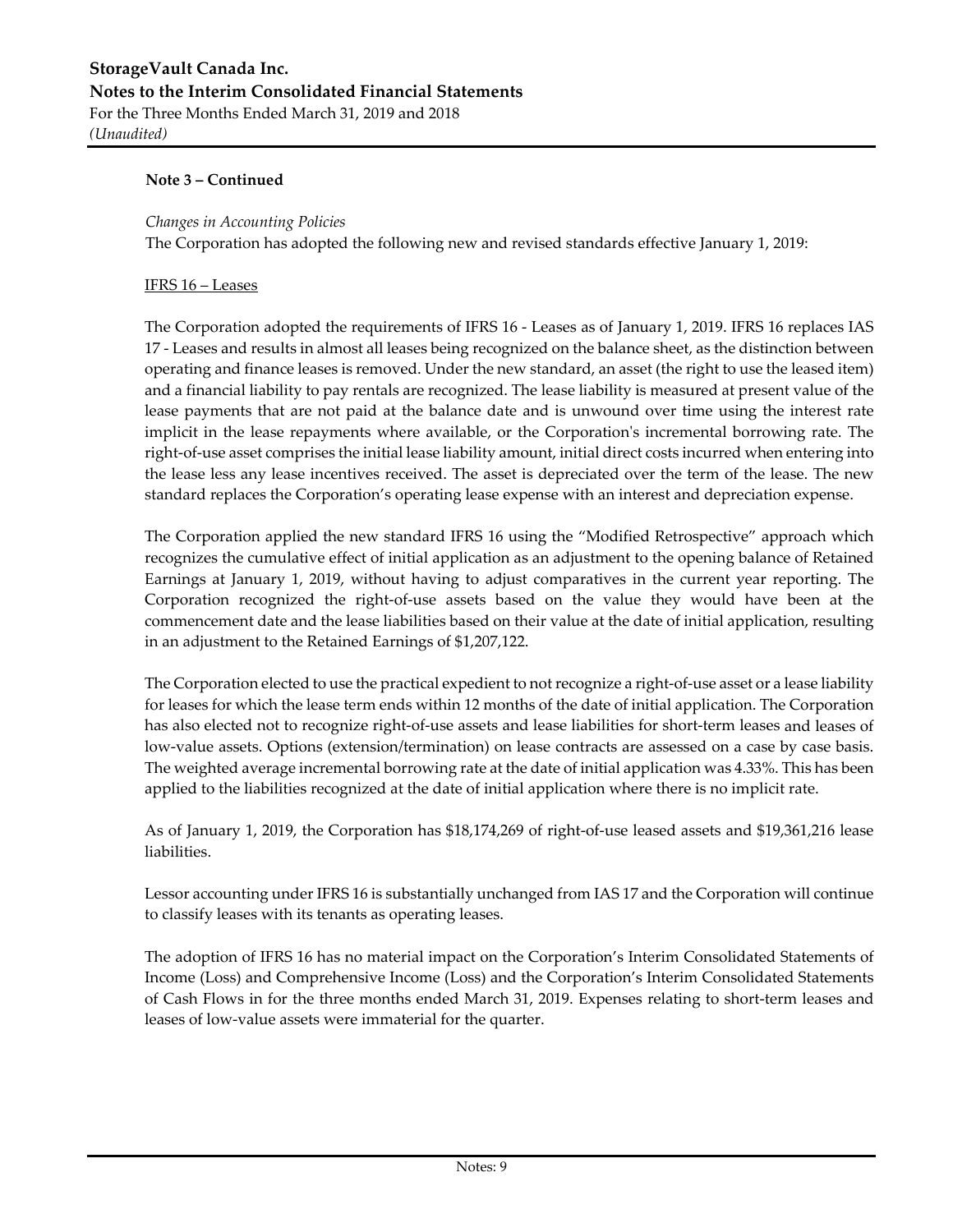#### **4. Acquisitions**

During the three months ended March 31, 2019, the Corporation completed the below transactions that met the definition of a business under IFRS 3 – Business Combinations. These acquisitions have been accounted for using the acquisition method with the results of the operations being included in the interim consolidated financial statements of the Corporation since the dates of acquisition. At the time the financial statements were authorized for issue, the Corporation had not yet completed the accounting for the acquisitions. In particular, the purchase allocations of the fair values of the assets acquired and consideration paid disclosed below have only been determined provisionally as the valuations have not been finalized. Details of the acquisition are:

#### First Quarter Acquisitions:

During the first quarter, the Corporation completed the acquisition of two self storage locations in Ontario for \$10,460,000 (subjected to customary adjustments). These acquisitions were arm's length transactions. The purchases were paid for by cash on hand.

A summary of the acquisitions are as follows:

|                                       | <b>One Self Storage</b> |     | <b>One Self Storage</b> |                 |
|---------------------------------------|-------------------------|-----|-------------------------|-----------------|
|                                       | Location                |     | Location                | Total           |
| Acquisition date:                     | January 4, 2019         |     | February 15, 2019       |                 |
| Land, Yards, Buildings & Improvements | \$<br>412,458           | - S | 8,780,064               | \$<br>9,192,522 |
| Tenant Relationships                  | 47.542                  |     | 1,219,936               | 1,267,478       |
| Net Assets Acquired                   | 460,000                 |     | 10,000,000              | 10,460,000      |

Consideration paid for the net assets acquired was obtained from the following:

| Cash on hand                                                              |   | 460,000      | 10,000,000    | 10,460,000 |
|---------------------------------------------------------------------------|---|--------------|---------------|------------|
| Selected information for the acquisitions, since their acquisition dates: |   |              |               |            |
| Revenue                                                                   |   | 24,680       | 185,092       | 209,772    |
| Operating costs                                                           |   | 14,257       | 40,146        | 54,403     |
|                                                                           |   | 10,423       | 144,946       | 155,369    |
| Amortization                                                              |   | 8,772        | 119,095       | 127,867    |
| Interest                                                                  |   |              | 37,160        | 37,160     |
| Net income (loss)                                                         | S | 1,651<br>-\$ | $(11,309)$ \$ | (9,658)    |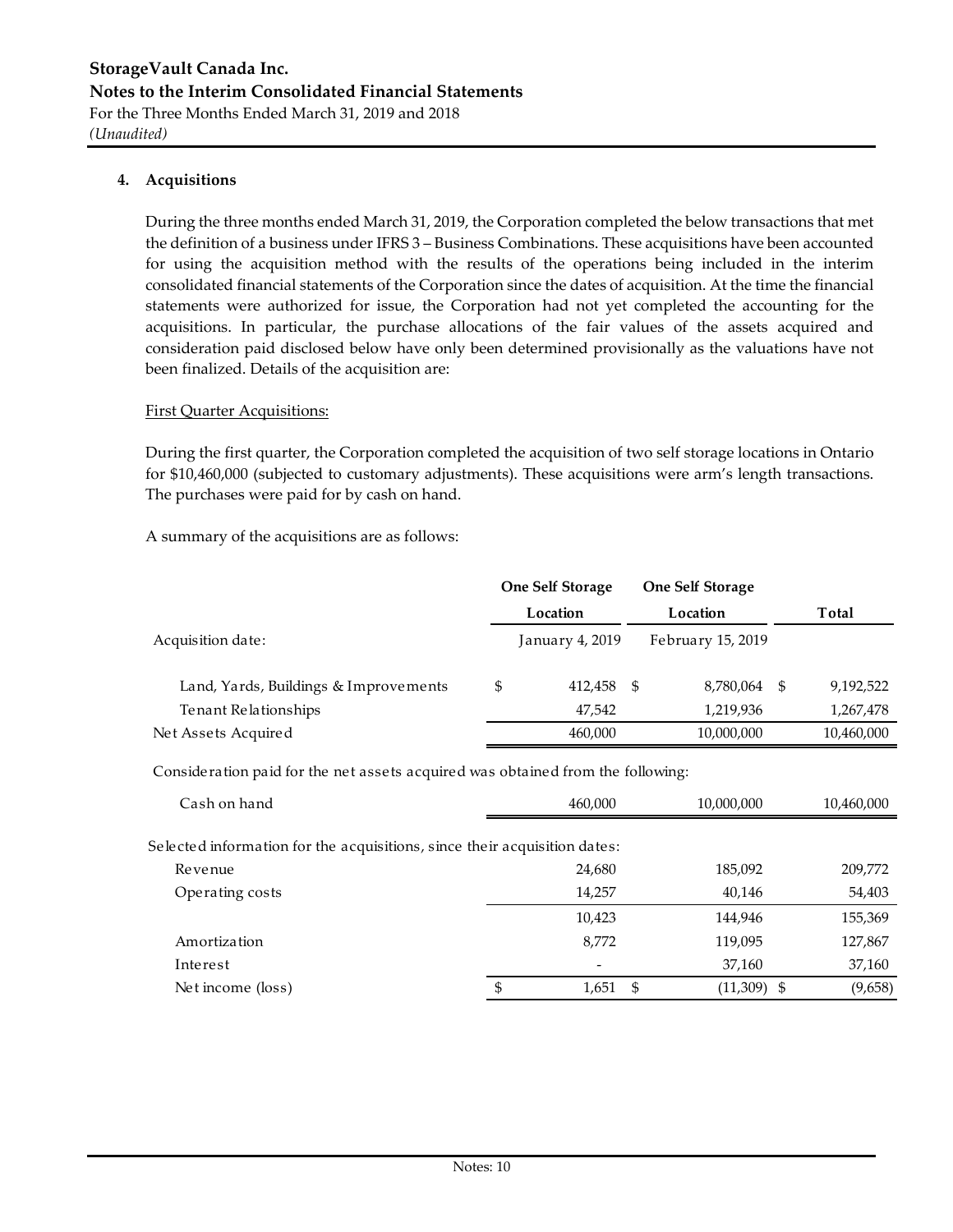#### **5. Real Estate and Equipment**

|                                   | Land, Yards,<br>Buildings &                             | <b>Storage</b>                                  | Intangible<br>Tenant |                             | Office &<br>Computer               |                                                                                                                                                                                                                                                                                                                                                                                                    |
|-----------------------------------|---------------------------------------------------------|-------------------------------------------------|----------------------|-----------------------------|------------------------------------|----------------------------------------------------------------------------------------------------------------------------------------------------------------------------------------------------------------------------------------------------------------------------------------------------------------------------------------------------------------------------------------------------|
|                                   | Improvements                                            | Containers                                      | <b>Relationships</b> | <b>Vehicles</b>             | <b>Equipment</b>                   | <u>Total</u>                                                                                                                                                                                                                                                                                                                                                                                       |
| <b>COST</b>                       |                                                         |                                                 |                      |                             |                                    |                                                                                                                                                                                                                                                                                                                                                                                                    |
| December 31, 2017                 | 743,997,212                                             | 12,703,190                                      | 82,261,527           | 4,893,080                   | 1,808,595                          | 845,663,604                                                                                                                                                                                                                                                                                                                                                                                        |
| Additions                         | 11,524,966                                              | 6,026,887                                       |                      | 205,573                     | 854,404                            | 18,611,830                                                                                                                                                                                                                                                                                                                                                                                         |
| Disposals                         | (10,648)                                                | (17,500)                                        |                      | (28, 159)                   |                                    | (56, 307)                                                                                                                                                                                                                                                                                                                                                                                          |
| Business acquisitions             | 160,099,529                                             |                                                 | 15,600,471           |                             | $\overline{\phantom{a}}$           | 175,700,000                                                                                                                                                                                                                                                                                                                                                                                        |
| December 31, 2018                 | 915,611,059                                             | 18,712,577                                      | 97,861,998           | 5,070,494                   | 2,662,999                          | 1,039,919,127                                                                                                                                                                                                                                                                                                                                                                                      |
| Additions                         | 21,568,822                                              | 10,812                                          |                      | 6,886                       | 278,847                            | 21,865,367                                                                                                                                                                                                                                                                                                                                                                                         |
| Disposals                         | (13,500)                                                |                                                 |                      | (37,000)                    |                                    | (50, 500)                                                                                                                                                                                                                                                                                                                                                                                          |
| Business acquisitions             | 9,192,522                                               |                                                 | 1,267,478            |                             |                                    | 10,460,000                                                                                                                                                                                                                                                                                                                                                                                         |
| March 31, 2019                    | 946,358,903                                             | 18,723,389                                      | 99,129,476           | 5,040,380                   | 2,941,846                          | 1,072,193,994                                                                                                                                                                                                                                                                                                                                                                                      |
|                                   |                                                         |                                                 |                      |                             |                                    |                                                                                                                                                                                                                                                                                                                                                                                                    |
| <b>ACCUMULATED DEPRECIATION</b>   |                                                         |                                                 |                      |                             |                                    |                                                                                                                                                                                                                                                                                                                                                                                                    |
| December 31, 2017<br>$\mathbf{r}$ | 34,153,525<br>$\sim$ $\sim$ $\sim$ $\sim$ $\sim$ $\sim$ | 4,119,032<br>$\sim$ $\sim$ $\sim$ $\sim$ $\sim$ | 23,673,335<br>22.772 | 3,059,396<br>$=0.4$ $= 1.7$ | 633,565<br>$\mathbf{A} \mathbf{A}$ | 65,638,853<br>$\overline{z}$ $\overline{z}$ $\overline{z}$ $\overline{z}$ $\overline{z}$ $\overline{z}$ $\overline{z}$ $\overline{z}$ $\overline{z}$ $\overline{z}$ $\overline{z}$ $\overline{z}$ $\overline{z}$ $\overline{z}$ $\overline{z}$ $\overline{z}$ $\overline{z}$ $\overline{z}$ $\overline{z}$ $\overline{z}$ $\overline{z}$ $\overline{z}$ $\overline{z}$ $\overline{z}$ $\overline{$ |

| Depreciation          | 34,427,544  | 1,257,998  | 22,178,673 | 581,547   | 411,370   | 58,857,132  |
|-----------------------|-------------|------------|------------|-----------|-----------|-------------|
| Disposals             | (213)       | (271)      |            | (18, 418) |           | (18,902)    |
| December 31, 2018     | 68,580,856  | 5,376,759  | 45,852,008 | 3,622,525 | 1,044,935 | 124,477,083 |
| Depreciation          | 9,072,114   | 329,382    | 6,013,445  | 107,865   | 107,268   | 15,630,074  |
| Disposals             | (3,741)     |            |            | (28, 824) |           | (32, 565)   |
| March 31, 2019        | 77,649,229  | 5,706,141  | 51,865,453 | 3,701,566 | 1,152,203 | 140,074,592 |
| <b>NET BOOK VALUE</b> |             |            |            |           |           |             |
| December 31, 2018     | 847,030,203 | 13,335,818 | 52,009,990 | 1,447,969 | 1,618,064 | 915,442,044 |
| March 31, 2019        | 868,709,674 | 13,017,248 | 47,264,023 | 1,338,814 | 1,789,643 | 932,119,402 |

Included in Land, Yards, Buildings & Improvements is Land at a value of \$301,264,146 (December 31, 2018 ‐ \$298,882,932).

Included in Land, Yards, Buildings & Improvements is \$10,783,708 (December 31, 2018 ‐ \$7,770,200) of construction in process that is not being depreciated.

Included in Land, Yards, Buildings & Improvements are right‐of‐use assets at a value of \$18,004,278 (December 31, 2018 ‐ \$nil), net of accumulated depreciation of \$169,991 (December 31, 2018 ‐ \$nil).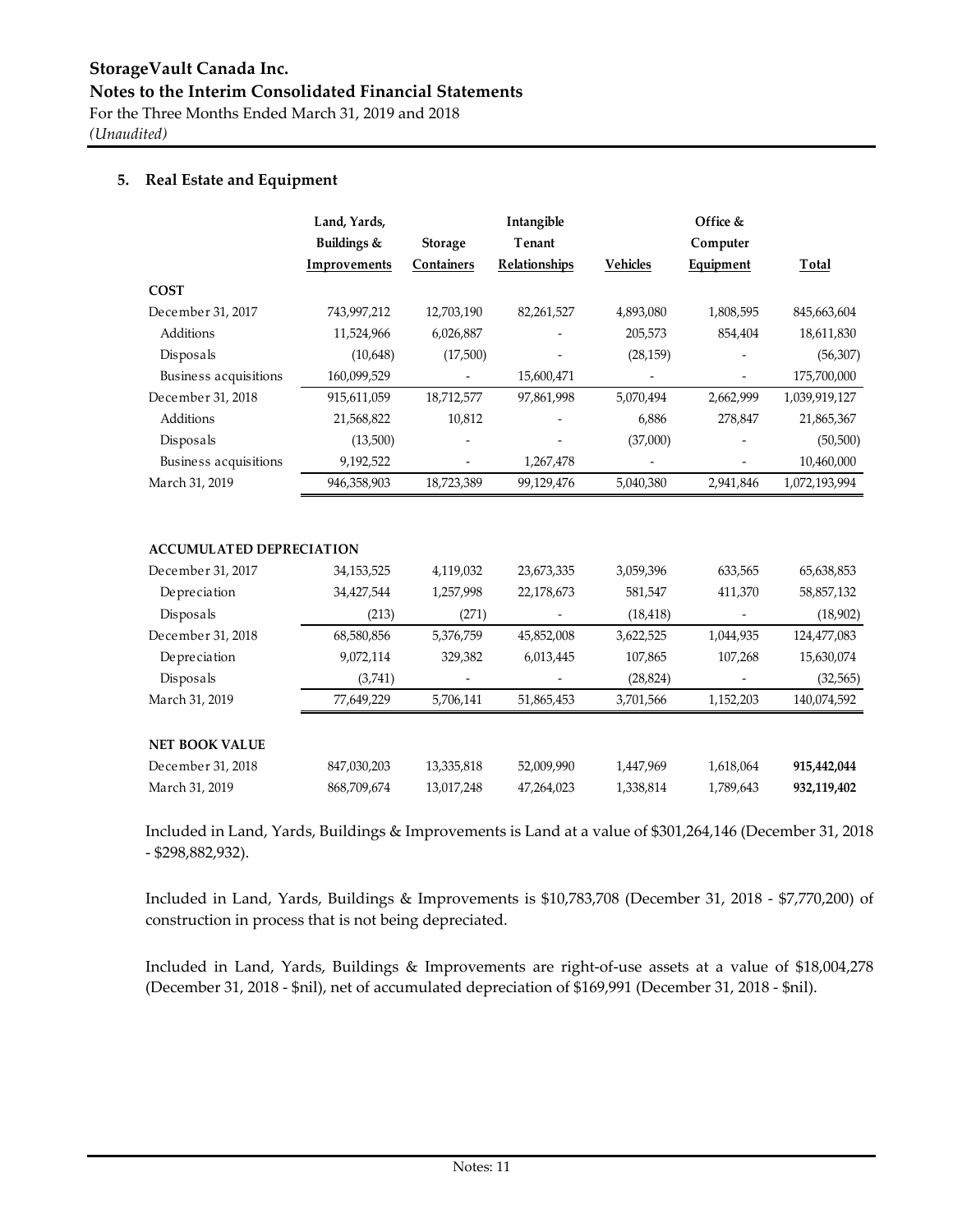#### **6. Goodwill and Intangible Assets**

|                       |            | Management |            |
|-----------------------|------------|------------|------------|
|                       | Goodwill   | Contracts  | Total      |
|                       |            |            |            |
| <b>COST</b>           |            |            |            |
| December 31, 2017     | 55,760,892 | 16,300,000 | 72,060,892 |
| Additions             |            |            |            |
| Business acquisitions | 5,465,934  |            | 5,465,934  |
| December 31, 2018     | 61,226,826 | 16,300,000 | 77,526,826 |
| Additions             |            |            |            |
| March 31, 2019        | 61,226,826 | 16,300,000 | 77,526,826 |

#### **ACCUMULATED AMORTIZATION**

| December 31, 2017 |  |  |
|-------------------|--|--|
| Amortization      |  |  |
| December 31, 2018 |  |  |
| Amortization      |  |  |
| March 31, 2019    |  |  |
|                   |  |  |

#### **NET BOOK VALUE**

| December 31, 2018 | 61.226.826 | 16,300,000 | 77,526,826 |
|-------------------|------------|------------|------------|
| March 31, 2019    | 61,226,826 | 16,300,000 | 77,526,826 |

At December 31, 2018 the Corporation performed its annual impairment test on goodwill and its indefinitelife intangible assets. Goodwill is allocated to the group of CGU's that benefited from the synergies of the business combination on which the goodwill arose. The Corporation used the fair value less costs of disposal method to determine the recoverable amount of the CGUs. Based on the impairment test performed, the Corporation concluded that no impairment exists on its goodwill and indefinite-life intangible assets.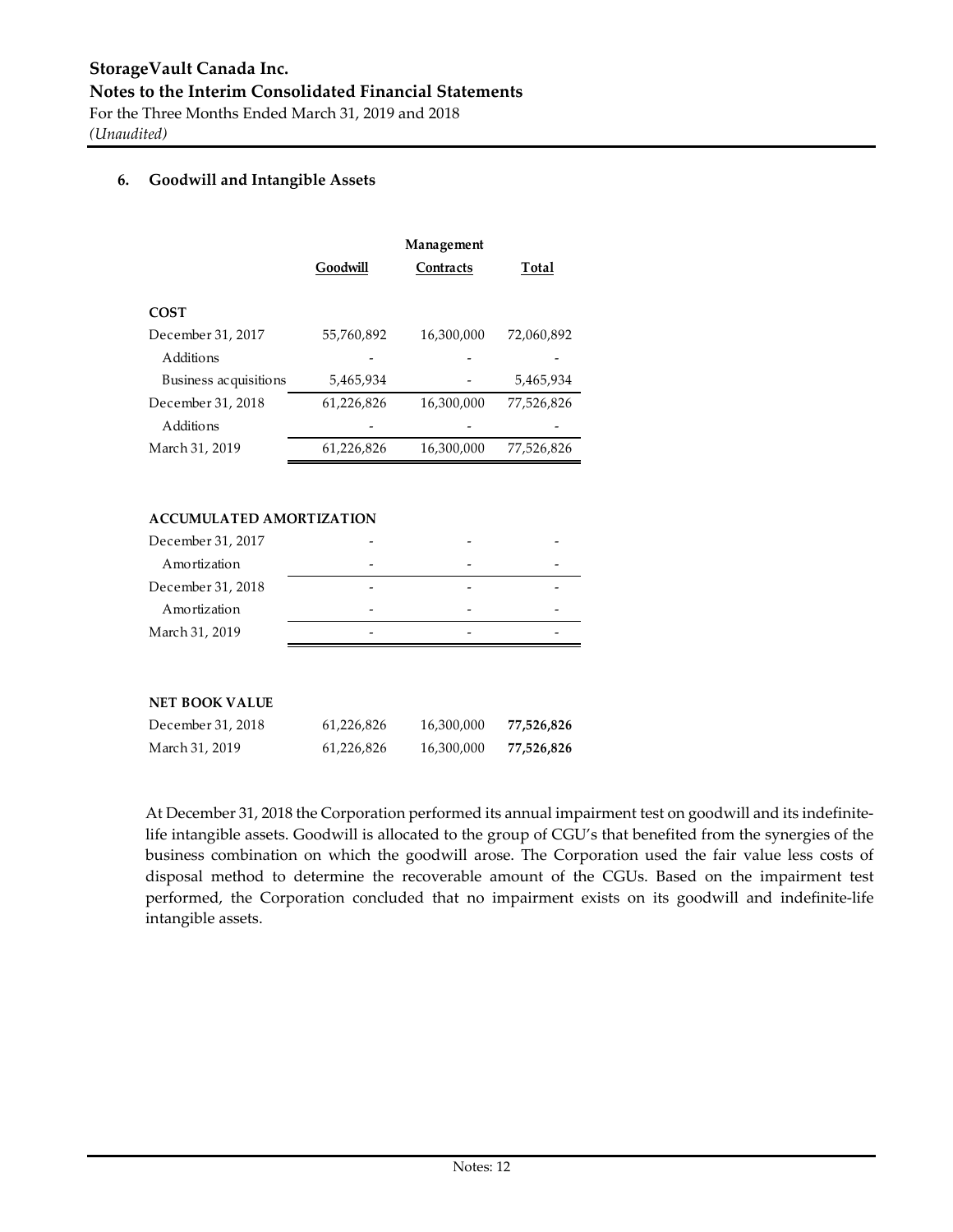Information regarding each impairment test is as follows:

*Manitoba and Saskatchewan group of CGU's*

- The cash flow projection includes specific estimates based on the expected life of the properties, with a growth rate of 2% which is consistent with management's knowledge of the local market and is lower than the CGU's recent historical growth rate.
- ‐ Cash flows were discounted at a pre‐tax rate of 6.08% based on management's experience in this geographic region.

#### *Kamloops, BC group of CGU's*

- The cash flow projection includes specific estimates based on the expected life of the properties, with a growth rate of 4%. The Corporation has seven stores in the region and is able to disburse costs and operate more efficiently.
- ‐ Cash flows were discounted at a pre‐tax rate of 8.45% based on management's experience in this geographic region and the fact that the properties are on leased land.

#### *London, ON group of CGU's*

- The cash flow projection includes specific estimates based on the expected life of the property, with a growth rate of 2% which is consistent with management's knowledge of the local market.
- ‐ Cash flows were discounted at a pre‐tax rate of 6.73% based on management's experience in this geographic region.

#### *Sentinel Self‐Storage group of CGU's*

- The cash flow projection includes specific estimates based on the expected life of the properties, with a growth rate of 4%. Given the location of the stores in this portfolio, over 20 stores in major markets and highly desirable locations in Canada, management believes that this growth rate is sustainable, and is consistent with the CGU's historical growth rate.
- ‐ Cash flows were discounted at a pre‐tax rate of 5.05% based on management's experience and the superior quality and location of these properties.

#### *Portable Storage group of CGU's*

- The cash flow projection includes specific estimates based on the expected life of storage containers, with a growth rate of 7% based on management's experience and the exclusive marketing channels the Corporation has for this product type.
- Cash flows were discounted at a pre-tax rate of 6.89% based on management's experience in these markets.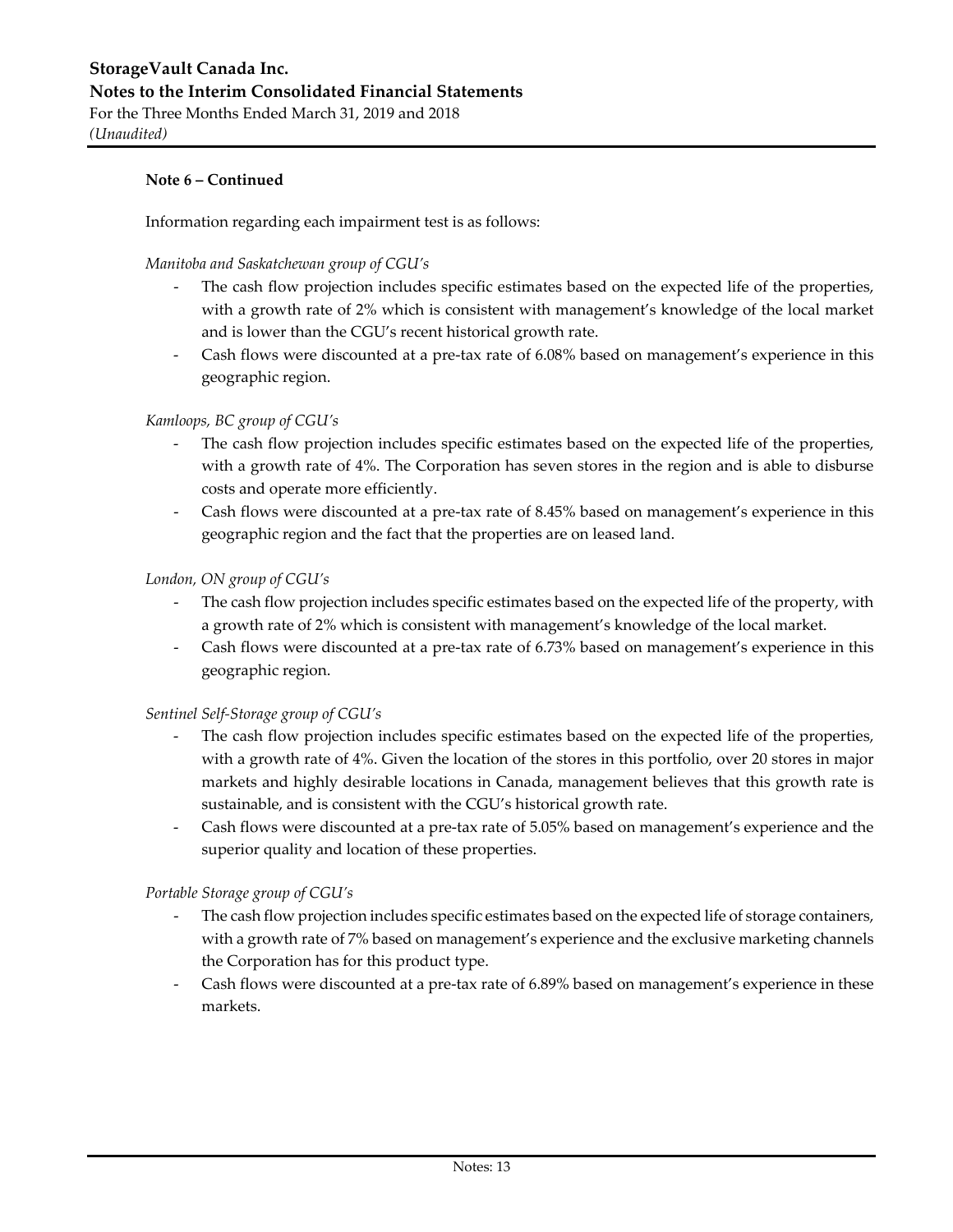#### *Management Division CGU*

- The cash flow projection includes specific estimates for five years with a terminal growth rate of 4%, which management feels would be representative of the future indefinite cash flows from this asset.
- ‐ Cash flows were discounted at a pre‐tax rate of 20% based on what management deemed appropriate for the nature of this type of revenue stream.

The most sensitive inputs to the value in use model used for these group of CGU's are the growth rate and the discount rate:

- ‐ A 1% increase or decrease in the growth rate would not result in an impairment of these groups of CGU's.
- ‐ A 1% increase or decrease in the discount rate would not result in an impairment of these groups of CGU's.

| Group of CGU's            | Goodwill   | Carrying Value | Recoverable<br>Amount |
|---------------------------|------------|----------------|-----------------------|
|                           |            |                |                       |
| Manitoba and Saskatchewan | 2,621,716  | 28,416,958     | 39,838,803            |
| Kamloops, BC              | 76.470     | 7,982,147      | 14,222,890            |
| London, ON                | 142,807    | 2,196,481      | 5,058,611             |
| Sentinel Self-Storage     | 52,442,159 | 410,798,799    | 550,966,506           |
| Portable Storage          | 2,578,968  | 17,832,236     | 21,859,603            |
| Management Division       | 3,364,706  | 16,000,000     | 23,718,250            |
|                           | 61,226,826 | 483,226,621    | 655,664,663           |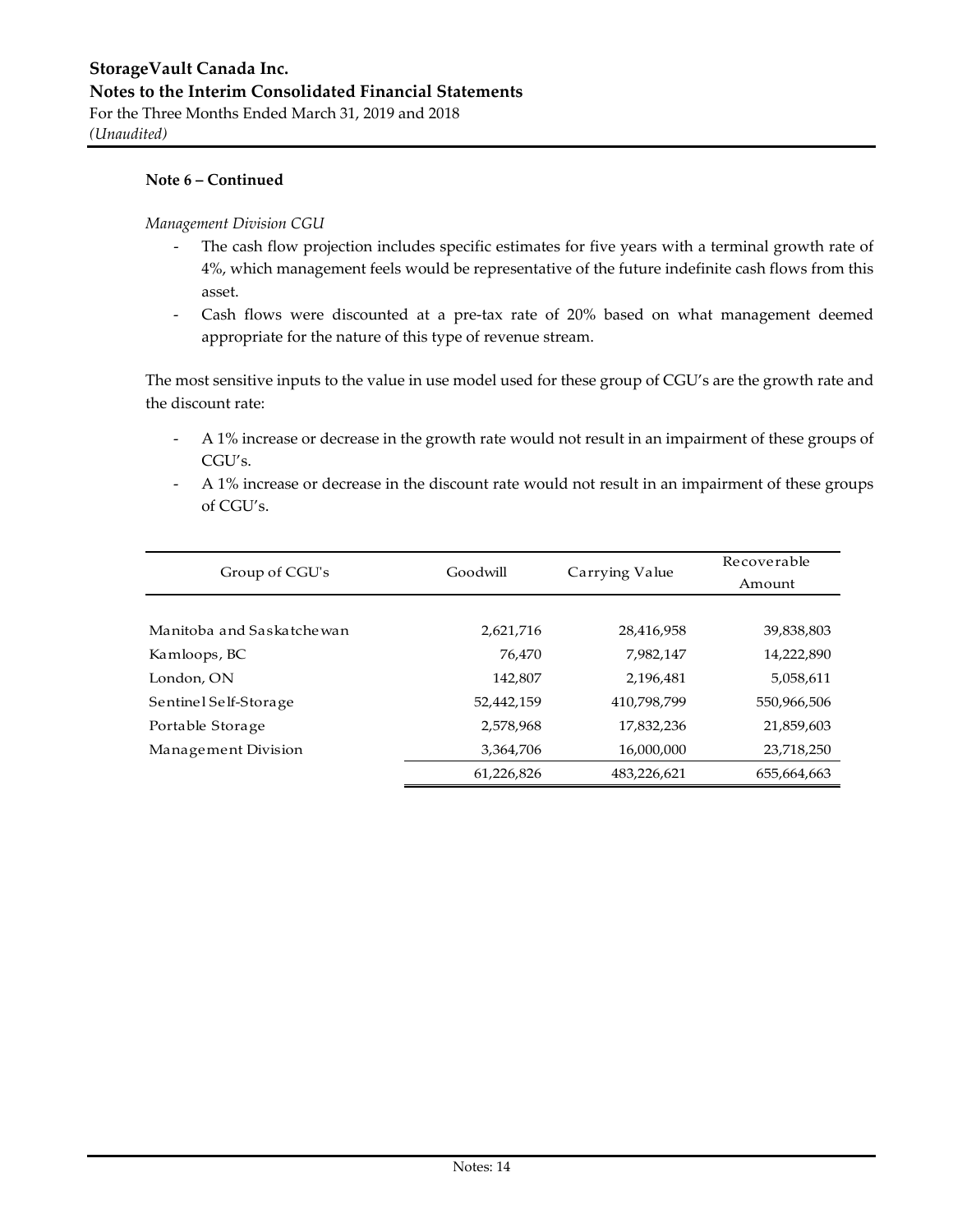#### **7. Long Term Debt and Lines of Credit**

|                        |                                             | March 31, 2019 |                |                                         | December 31, 2018 |             |
|------------------------|---------------------------------------------|----------------|----------------|-----------------------------------------|-------------------|-------------|
|                        | Rate                                        | Weighted       |                | Rate                                    | Weighted          |             |
|                        | Range                                       | Average        | <b>Balance</b> | Range                                   | Average           | Balance     |
| <b>Mortgages</b>       |                                             |                |                |                                         |                   |             |
| Fixed/Variable         | 3.18% to 5.20%                              | 4.25%          | 573,276,590    | 3.18% to 5.20%                          | $4.24\%$          | 555,183,118 |
|                        | Maturity: July 2019 to January 2029         |                |                | Maturity: January 2019 to December 2028 |                   |             |
|                        | Deferred financing costs net of accretion   |                |                |                                         |                   |             |
|                        | of \$2,832,138 (Dec 31, 2018 - \$2,514,319) |                | (2, 417, 778)  |                                         |                   | (2,505,296) |
|                        |                                             |                | 570,858,812    |                                         |                   | 552,677,822 |
| <b>Lines of Credit</b> |                                             |                |                |                                         |                   |             |
|                        | Prime plus 1.25%                            |                |                | Prime plus 1.00%                        |                   |             |
| Variable Rate          | or BA plus $2.35\%$                         | 4.47%          | 142,233,334    | or BA plus 2.35% 4.47%                  |                   | 149,733,334 |
|                        | Maturity: July 2019 to August 2020          |                |                | Maturity: July 2019 to April 2021       |                   |             |
|                        |                                             |                |                |                                         |                   |             |

The bank prime rate at March 31, 2019 was 3.95% (December 31, 2018 – 3.95%).

Mortgages are secured by a first mortgage charge on the real estate and equipment of the Corporation, general security agreements covering all assets of the Corporation, general assignment of rents and leases and assignments of insurance coverage over all assets of the Corporation. The Corporation must maintain certain financial ratios to comply with the facilities. These covenants include debt service coverage ratios, a fixed charge coverage ratio, a tangible net worth ratio, and a loan to value ratio. As of March 31, 2019, the Corporation is in compliance with all covenants.

 **713,092,146** 702,411,156

The deferred financing costs consist of fees and costs incurred to obtain the related mortgage financing, less accumulated amortization.

Principal repayments on long term debt and lines of credit in each of the next five years are estimated as follows:

| Year 1            | \$  | 159,058,966 (includes lines of credit of \$142.2 million) |
|-------------------|-----|-----------------------------------------------------------|
| Year 2            | S   | 99,819,890                                                |
| Year 3            | S   | 107,743,139                                               |
| Year 4            | \$. | 67.894.293                                                |
| Year 5            | \$  | 33,987,959                                                |
| <b>Thereafter</b> | \$. | 247,005,677                                               |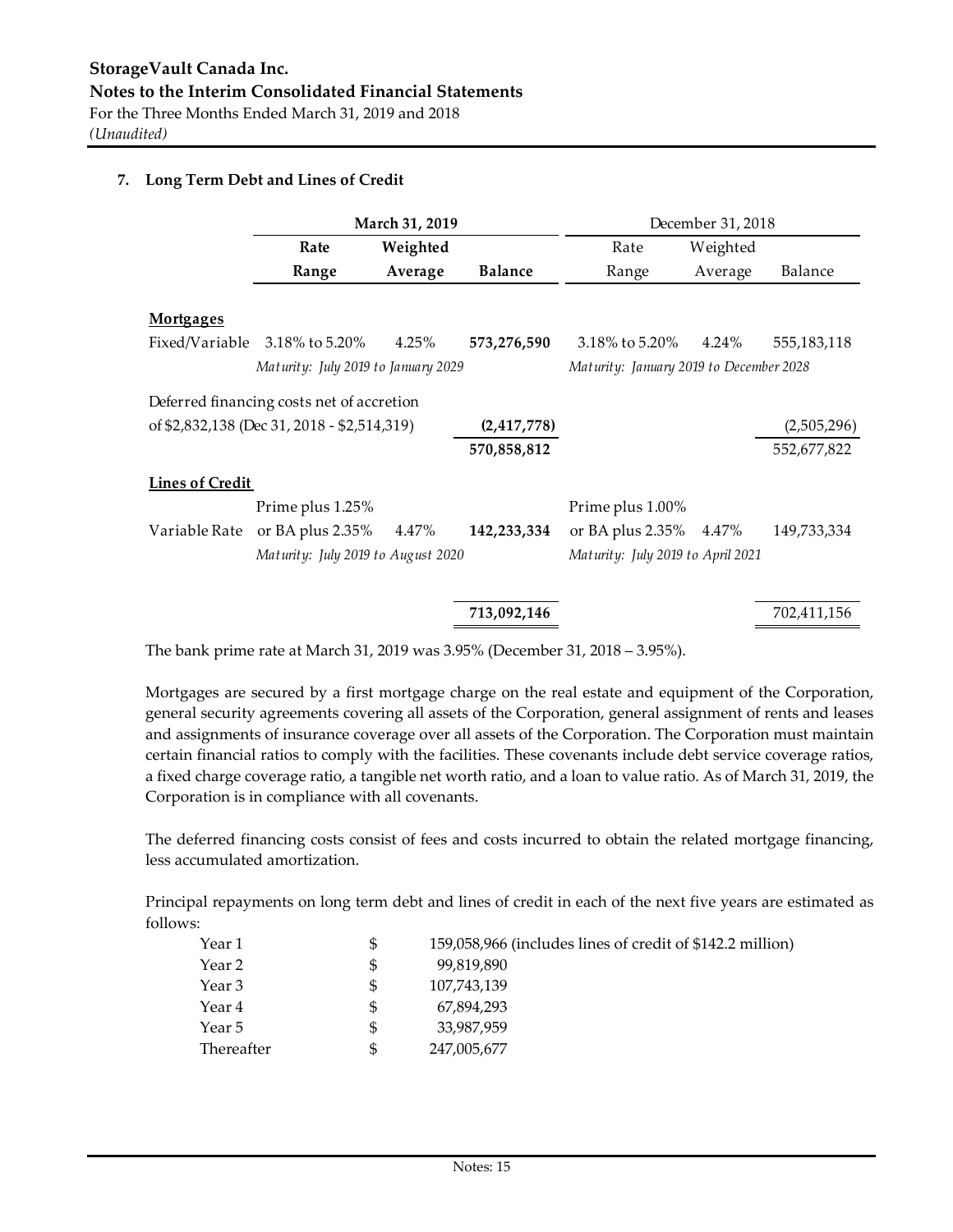#### **8. Share Capital**

Authorized: Unlimited number of common, voting shares of no par value. Authorized: Unlimited number of preferred non‐voting shares issuable in series at an issuance price of \$1 per share.

*Common shares issued:* 

|                              | Number of Shares | Amount             |
|------------------------------|------------------|--------------------|
| Balance, December 31, 2017   | 345,226,934      | \$319,571,781      |
| Issued on asset acquisitions | 6,313,955        | 15,661,727         |
| Dividend reinvestment plan   | 613,694          | 1,497,892          |
| Share option redemption      | 3,568,391        | 1,906,263          |
| Share issuance costs         |                  | (84, 962)          |
| Balance, December 31, 2018   | 355,722,974      | 338,552,701<br>SS. |
| Dividend reinvestment plan   | 131,554          | 384,491            |
| Balance, March 31, 2019      | 355,854,528      | 338,937,192<br>S   |

#### Dividend Reinvestment Plan

Represents common shares issued under the Corporation's dividend reinvestment plan ("DRIP") for holders of common shares approved on April 18, 2016. Under the terms of the DRIP, eligible registered holders of a minimum of 10,000 Common Shares (the "Shareholders") may elect to automatically reinvest their cash dividends, payable in respect to the common shares, to acquire additional common shares, which will be issued from treasury or purchased on the open market. The Corporation may initially issue up to 5,000,000 common shares under the DRIP, which may be increased upon Board of Directors approval, acceptance of the increase by the Exchange, and upon public disclosure of the increase.

#### Common Shares Repurchased

Represents common shares repurchased under the Corporation's Normal Course Issuer Bid ("NCIB") policy allowing for the purchase for cancellation, during the 12‐month period starting September 7, 2018, up to 17,704,359 of the common shares.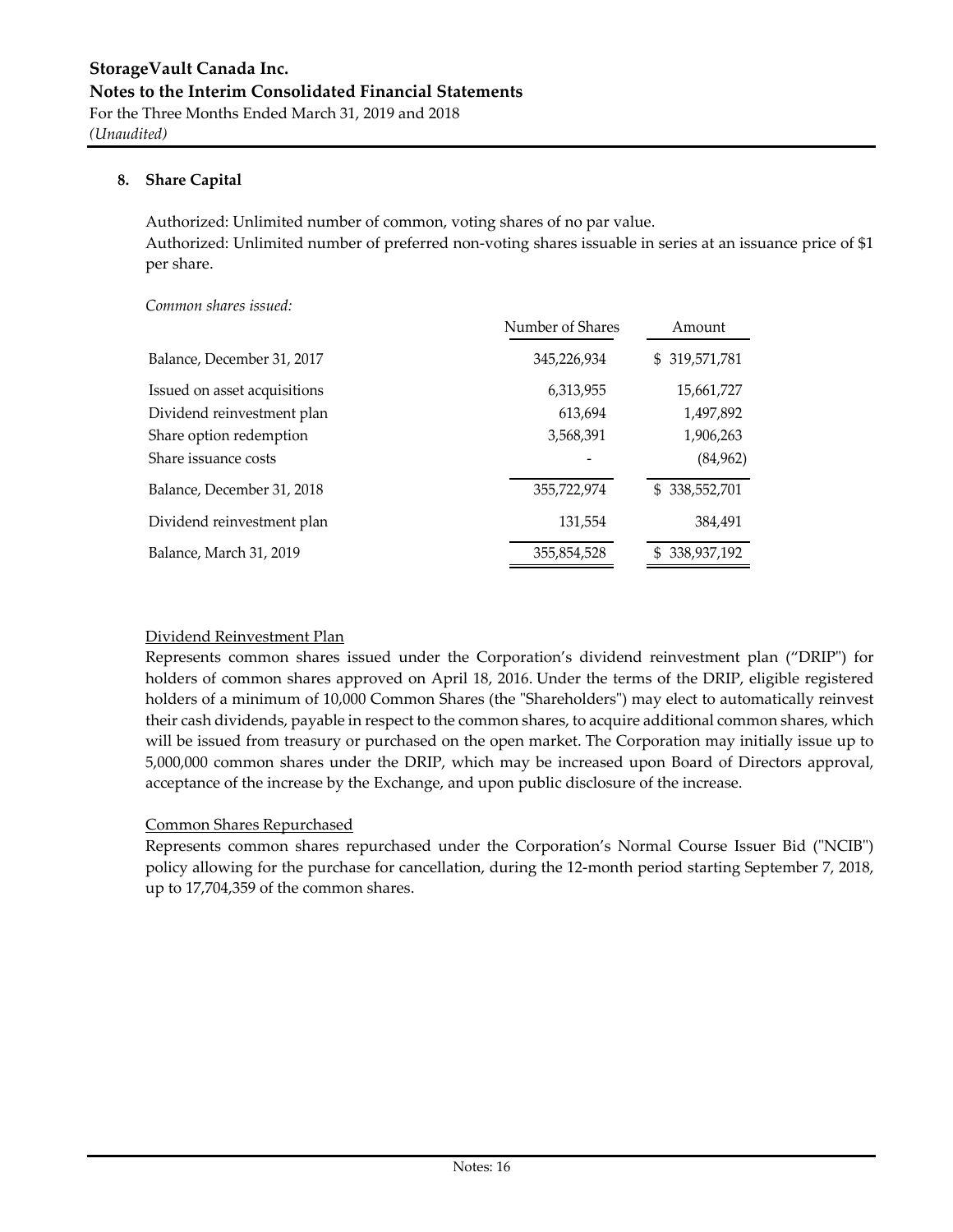#### **Note 8 ‐ Continued**

#### *Contributed surplus:*

|                                          | March 31, 2019 | December 31, 2018 |
|------------------------------------------|----------------|-------------------|
| Opening balance                          | 5,218,589      | 3,540,210         |
| Stock based compensation                 |                | 1,901,631         |
| Redemption of stock options and warrants | -              | (223, 252)        |
| Ending balance                           | 5,218,589      | 5,218,589         |
|                                          |                |                   |

#### *Stock Options*

The Board of Directors of the Corporation may from time to time, in its discretion, and in accordance with the Exchange requirements, grant to directors, officers, employees and technical consultants of the Corporation, non‐transferable options to purchase common shares provided that: i) the number of common shares reserved for issuance will not exceed 10% of the issued and outstanding common shares; ii) the options are exercisable for a period of up to 10 years from the date of grant; iii) the number of common shares reserved for issuance to any individual director or officer will not exceed 5% of the issued and outstanding common shares; and iv) the number of common shares reserved for issuance to all technical consultants, if any, will not exceed 2% of the issued and outstanding shares. The exercise price for purchasing these shares cannot be less than the minimum exercise price as provided by Exchange rules.

The following table summarizes information about stock options outstanding and exercisable as at:

|                         |                         | March 31, 2019        |                | December 31, 2018     |
|-------------------------|-------------------------|-----------------------|----------------|-----------------------|
|                         | <b>Weighted Average</b> |                       |                | Weighted Average      |
|                         | <b>Options</b>          | <b>Exercise Price</b> | <b>Options</b> | <b>Exercise Price</b> |
| Opening                 | 13,537,450              | \$1.36                | 11,555,850     | \$1.01                |
| Exercised/Expired       |                         |                       | (1,018,400)    | \$0.73                |
| Granted                 |                         |                       | 3,000,000      | \$2.52                |
| Closing and Exercisable | 13,537,450              | \$1.36                | 13,537,450     | \$1.36                |

The fair value of options granted in 2018 was estimated on the date of the grant, as determined by using the Black‐Scholes option pricing model with the following assumptions:

| Dividend Yield                                         | $0.11\%$ |
|--------------------------------------------------------|----------|
| Risk-Free Interest Rate                                | 2.05%    |
| Expected Life of Options                               | 4 Years  |
| Expected Volatility of the Corporation's Common Shares | 30.97%   |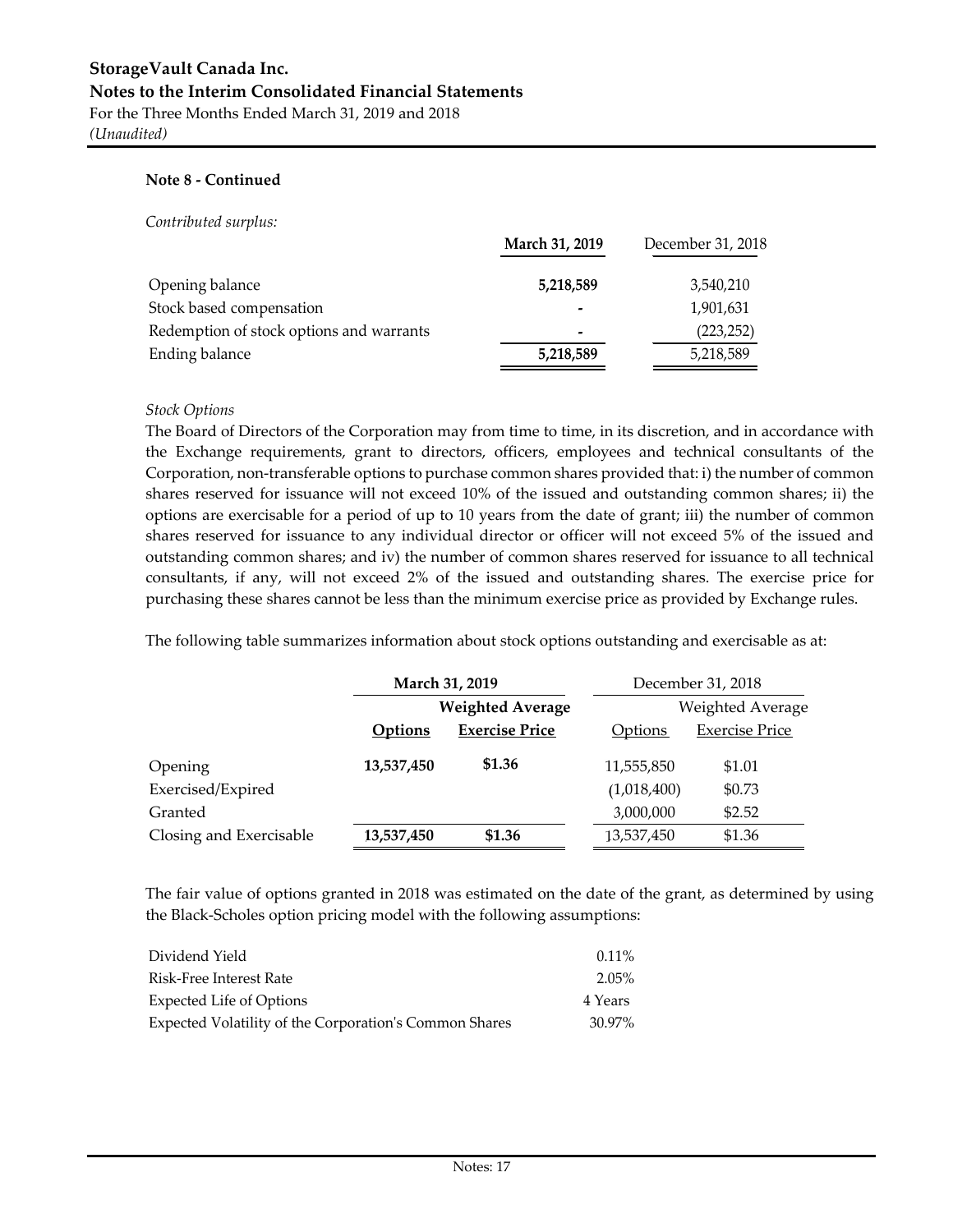Stock options exercisable and outstanding are as follows:

| <b>Exercise Price</b> | Vesting Date                        | <b>Expiry Date</b> | March 31, 2019 | December 31, 2018 |
|-----------------------|-------------------------------------|--------------------|----------------|-------------------|
| \$<br>0.23            | May 6, 2009                         | May 6, 2019        | 990,000        | 990,000           |
| \$<br>0.33            | June 19, 2014                       | June 19, 2024      | 180,000        | 180,000           |
| \$<br>0.41            | April 28, 2015                      | April 28, 2025     | 2,122,450      | 2,122,450         |
| \$<br>0.50            | Sept 14, 2015                       | Sept 14, 2025      | 1,570,000      | 1,570,000         |
| \$<br>1.36            | Dec 21, 2016                        | Dec 21, 2026       | 2,825,000      | 2,825,000         |
| \$<br>1.78            | Mar 16,2017                         | Mar 15, 2027       | 2,850,000      | 2,850,000         |
| \$<br>2.52            | May 4, 2018                         | May 3, 2028        | 3,000,000      | 3,000,000         |
|                       | Options exercisable and outstanding |                    | 13,537,450     | 13,537,450        |

#### *Equity Incentive Plan*

Under the Corporation's Equity Incentive Plan passed on May 30, 2018 (the "Plan"), directors, employees and consultants are eligible to receive awards, in the form of Restricted Share Units ("RSU's"), Deferred Share Units ("DSU's") and Named Executive Officer Restricted Share Units ("Neo RSU's"), as and when granted by the Board, in its sole discretion. The maximum number of awards that may be issued under the Plan is 17,545,677. The maximum number of shares that may be reserved for issuance under the Plan, together with any of the Corporation's other share-based compensation arrangements, may not exceed 10% of the issued shares of the Corporation.

The RSU's and DSU's that are granted vest in equal annual amounts over 3 years. The Neo RSU's vest 3 years after the date of grant. RSU's, DSU's and Neo RSU's are entitled to be credited with dividend equivalents in the form of additional RSU's, DSU's and Neo RSU's, respectively.

With certain exceptions, the Plan provides that (i) the maximum number of awards that may be granted to any one participant together with any other share‐based compensation arrangements, in any 12 month period, may not exceed 5% of the issued shares, and, in the case of any consultant, may not exceed 2% of the issued shares; and (ii) the total value of all securities that may be issued to any non‐employee director under all of the Corporation's security based compensation arrangements may not exceed \$150,000 per annum.

There has been no issuance of any Awards under the Plan as at March 31, 2019.

#### *Dividends*

A cash dividend of \$0.002614 per common share was declared on March 15, 2019 and paid to shareholders of record on March 29, 2019.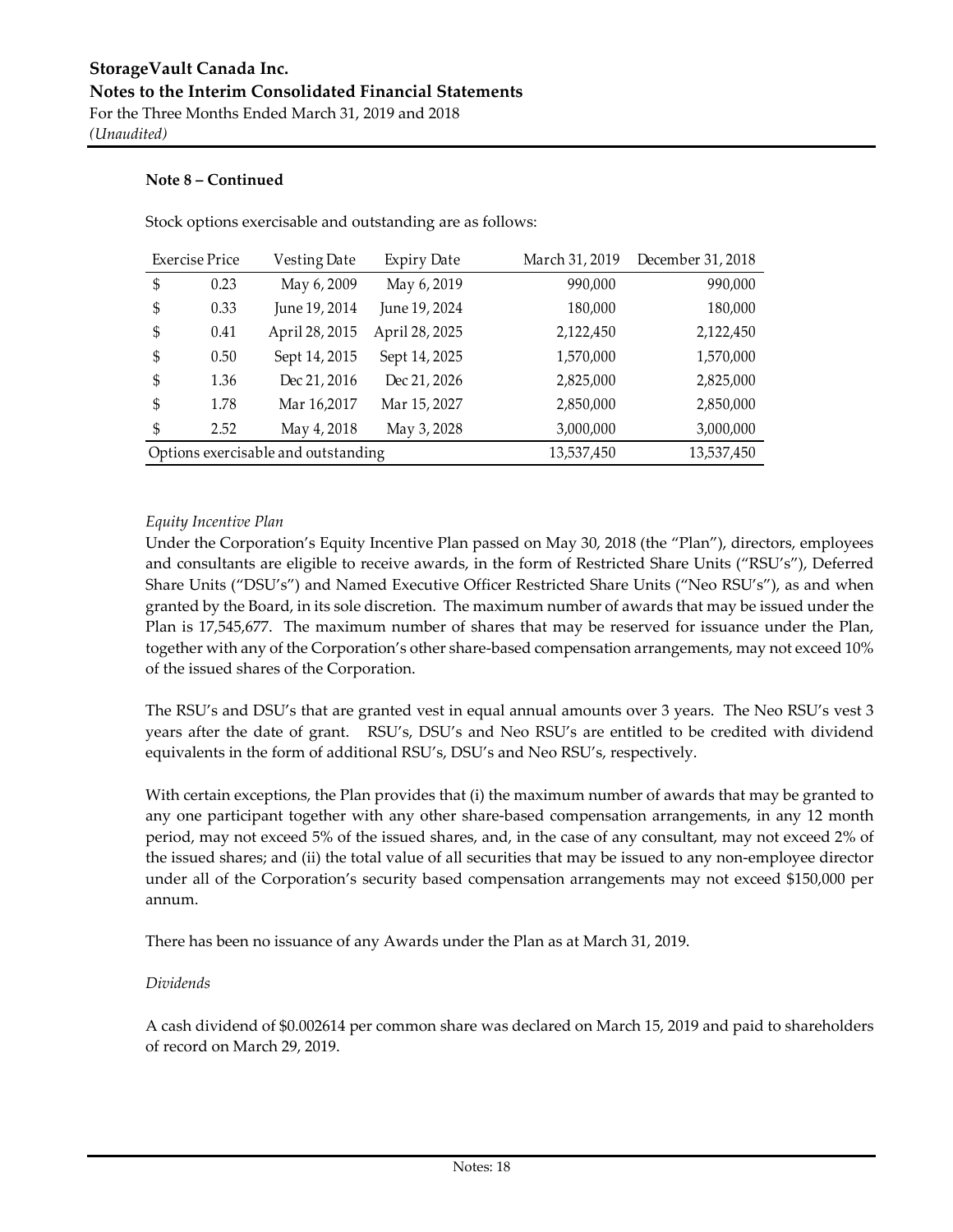#### **9. Financial Risk Management and Fair Value**

The Corporation is required to disclose certain information concerning its financial instruments. The fair values of the Corporation's cash and short term deposits, accounts receivable and accounts payable and accrued liabilities approximate their carrying amount due to the relatively short periods to maturity of these financial instruments. The fair value of the Corporation's debt obligations is estimated based on discounted future cash flows using discount rates that reflect current market conditions for instruments with similar terms and risks. Such fair value estimates are not necessarily indicative of the amounts the Corporation might pay or receive in actual market transactions.

IFRS establishes a three tier fair value hierarchy to reflect the significance of the inputs used in measuring the fair value of the Corporation's financial instruments. The three levels are:

> Level 1 – This level includes assets and liabilities measured at fair market value based on unadjusted quoted prices for identical assets and liabilities in active markets that the Corporation can access on the measurement date.

> Level 2 – This level includes measurements based on directly or indirectly observable inputs other than quoted prices included in Level 1. Financial instruments in this category are measured using valuation models or other standard valuation techniques that rely on observable market inputs.

> Level 3 – The measurements used in this level rest on inputs that are unobservable, unavailable, or whose observable inputs do not justify the largest part of the fair value instrument.

The fair value of financial liabilities was as follows:

|                                    |            | As at March 31, 2019 |             | As at December 31, 2018 |             |
|------------------------------------|------------|----------------------|-------------|-------------------------|-------------|
|                                    | Fair Value | Carrying             | Fair        | Carrying                | Fair        |
|                                    | Hierarchy  | Amount               | Value       | Amount                  | Value       |
| Financial Liabilities:             |            |                      |             |                         |             |
| Long term debt and lines of credit | Level 2    | 713.092.146          | 710,238,104 | 702,411,156             | 686,639,088 |

Financial instruments may expose the Corporation to a number of financial risks including interest rate risk, credit risk and environmental risk.

a) Interest rate risk – Interest rate risk arises from changes in market interest rates that may affect the fair value of future cash flows from the Corporation's financial assets or liabilities. Interest rate risk may be partially mitigated by holding both fixed and floating rate debt, or by staggering the maturities of fixed rate debt. The Corporation is exposed to interest rate risk primarily relating to its long term debt. The Corporation will manage interest rate risk by utilizing fixed interest rates on its mortgages where possible, staggering maturities over a number of years to mitigate exposure to any single year, and by attempting to ensure access to diverse sources of funding. There is interest rate risk associated with variable rate mortgages and lines of credit as interest expense is impacted by changes in the prime rate. The impact on the statement of income (loss) and comprehensive income (loss) if interest rates on variable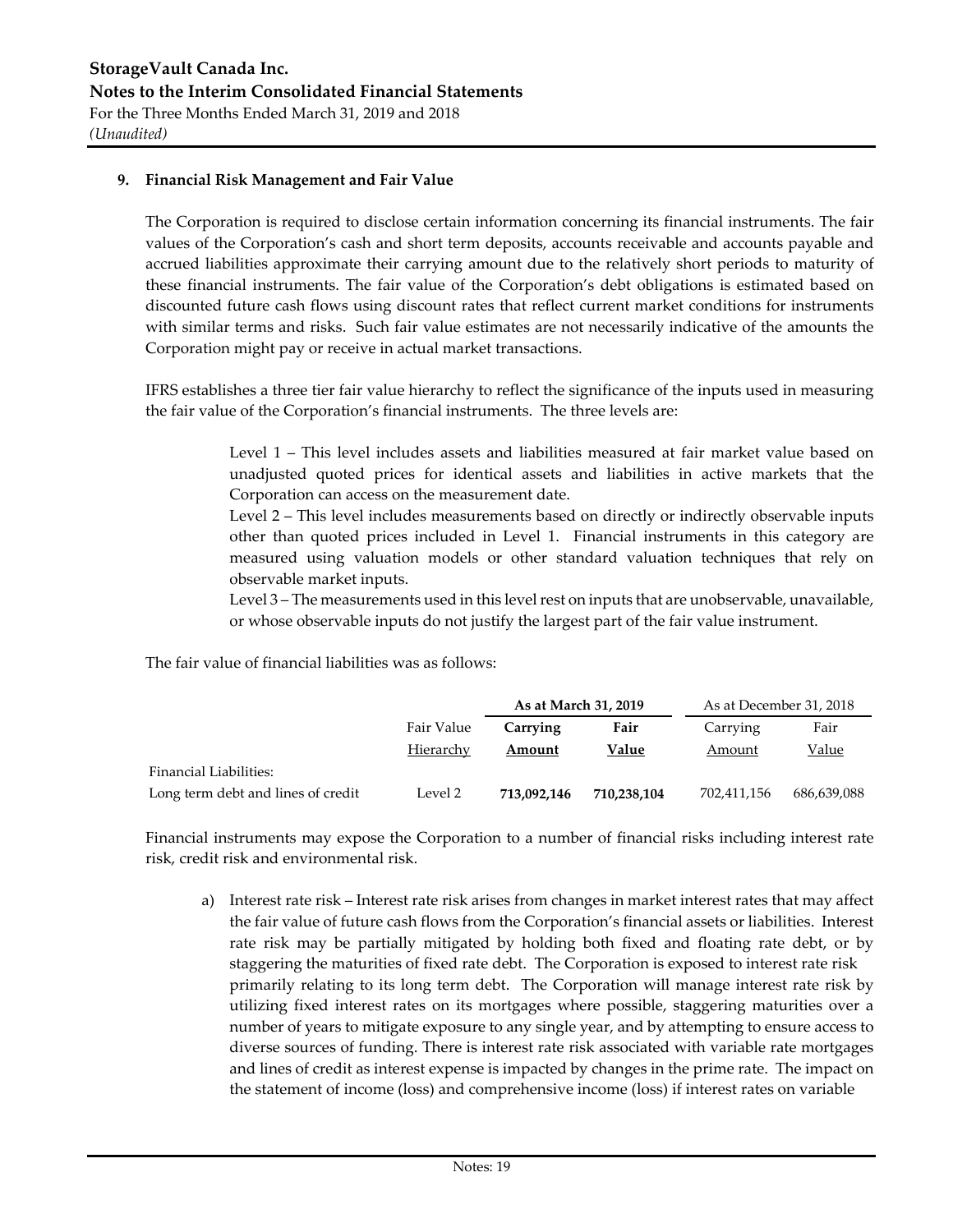rate debt had been 1% higher or lower for the three months ended March 31, 2019 would be approximately \$1,464,172 (March 31, 2018 ‐ \$1,036,851).

b) Credit risk – Credit risk arises from the possibility that customers may experience financial difficulty and be unable to fulfill their financial obligations to the Corporation. The risk of incurring bad debts often arises if storage customers relocate and cannot be found to enforce payment, or if storage customers abandon their possessions. The extent of bad debts can be mitigated by quickly following up on any unpaid amounts shortly after the due date, enforcing late fees, denying access to any customers with delinquent accounts, and ultimately seizing the possessions of the customer. Additionally, the Corporation typically rents to numerous customers, each of which constitutes significantly less than 5% of the Corporation's monthly revenue. This diversification in the customer base reduces credit risk from any given tenant.

The following table sets forth details of accounts receivable and related allowance for doubtful accounts:

|                                          | March 31, 2019 | December 31, 2018 |
|------------------------------------------|----------------|-------------------|
| <i>Trade Receivables</i>                 |                |                   |
| Under 60 days aged                       | \$2,552,523    | \$3,166,196       |
| Between 60 and 90 days (past due but not |                |                   |
| impaired)                                | 1,610,227      | 545,270           |
| Over 90 days (not impaired)              | 2,011,037      | 705,821           |
| Over 90 days (impaired)                  | 253,449        | 271,666           |
| Allowance for doubtful accounts          | (250, 658)     | (250, 658)        |
| Non-Trade Receivables                    |                |                   |
| Over 30 days aged (not impaired)         | 484,454        | 496,578           |
|                                          | \$6,661,032    | \$4,934,873       |

Change in the Corporation's allowance for doubtful accounts is as follows:

| <b>Balance December 31, 2017</b>       | \$298,178 |
|----------------------------------------|-----------|
| Charges or adjustments during the year | (47,520)  |
| <b>Balance December 31, 2018</b>       | \$250,658 |
| Charges or adjustments during the year |           |
| Balance March 31, 2019                 | \$250,658 |

The creation and release of the allowance for doubtful accounts has been included in operating costs in the Interim Consolidated Statements of Income (Loss) and Comprehensive Income (Loss). Amounts charged to the allowance account are generally written off when there is no expectation of recovering additional cash.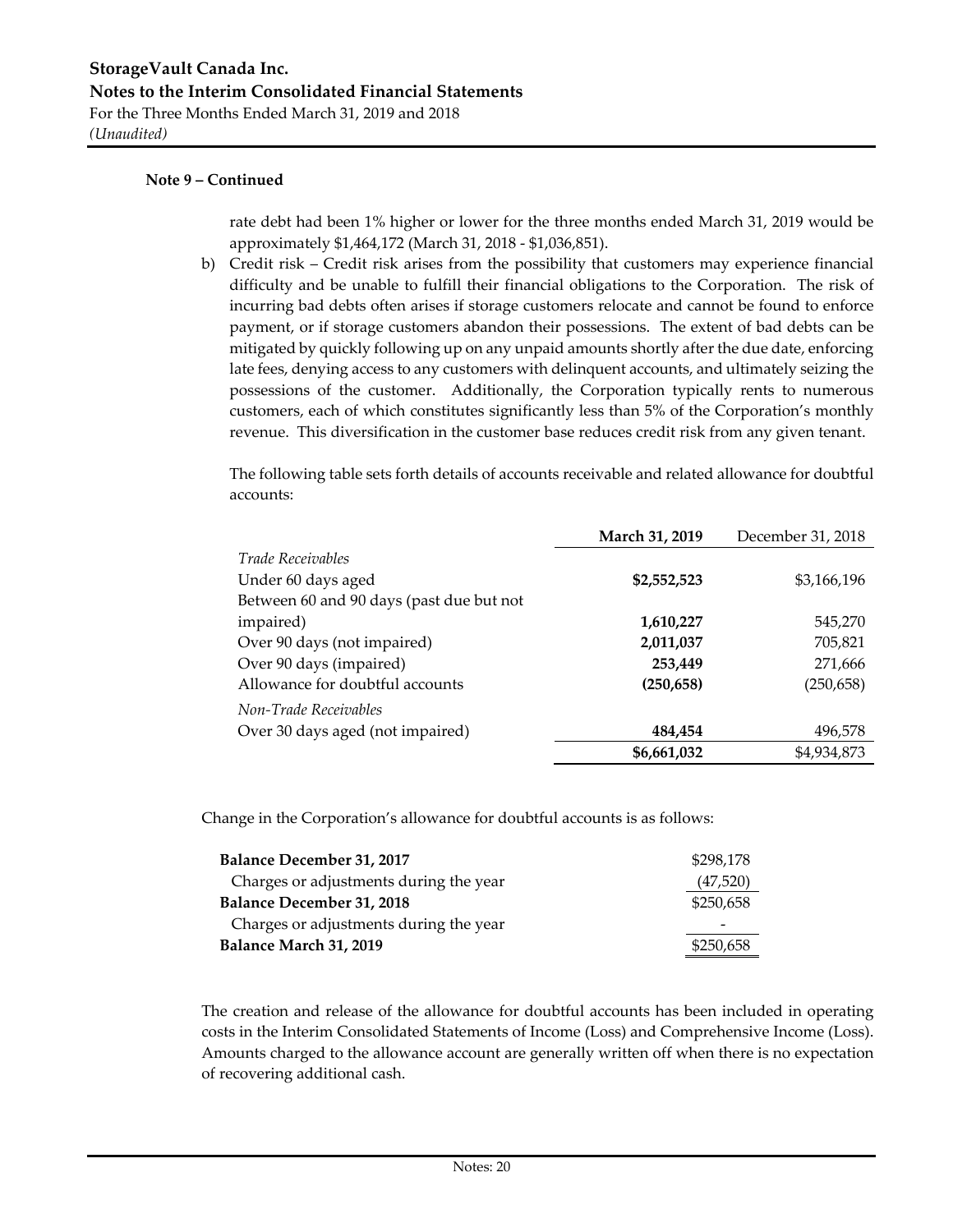- c) Liquidity risk Liquidity risk is the risk that the Corporation will be unable to meet its financial obligations as they fall due. The Corporation manages liquidity risk through cash flow forecasting and regular monitoring of cash requirements including anticipated investing and financing activities. Typically the Corporation ensures that it has sufficient cash or liquid investments available to meet expected operating expenses for a period of 30 days, excluding the potential impact of extreme circumstances that cannot reasonably be predicted, such as natural disasters. For the foreseeable future, the Corporation anticipates that cash flows from operations, working capital, and other sources of financing will be sufficient to meet its operating requirements, debt repayment obligations and will provide sufficient funding for anticipated capital expenditures. Maturities of long term financial liabilities are summarized in Note 7.
- d) Environmental risk Environmental risk is inherent in the ownership of property. Various municipal, provincial and federal regulations can result in penalties or potential liability for remediation should hazardous materials enter the environment. The presence of hazardous substances could also impair the Corporation's ability to finance or sell the property, or it might expose the Corporation to civil law suits. To mitigate such risk, the Corporation will procure recent or updated environmental reports for all acquisitions. It also prohibits the storage of hazardous substances as a condition of the rental contract signed by customers.

Unless otherwise noted, it is management's opinion that the Corporation is not exposed to significant currency risk.

#### **10. Related Party Transactions**

The Corporation holds a Master Franchise from Canadian PUPS Franchises Inc. (CPFI) which provides the Corporation with the exclusive Canadian franchise rights for the development and operation of portable storage throughout Canada. CPFI is a corporation related to Steven Scott and Iqbal Khan who are directors of the Corporation. The Corporation pays a monthly royalty of 3.5% on the gross sales. During the three months ended March 31, 2019, the Corporation paid \$67,089 (March 31, 2018 ‐ \$45,134) for royalties and \$nil (March 31, 2018 ‐ \$893,110) for storage containers and other equipment under the Master Franchise Agreement.

Included in accounts payable and accrued liabilities, relating to the previously noted transactions, at March 31, 2019 was \$17,155 (March 31, 2018 ‐ \$32,560) payable to CPFI.

Key management personnel are those persons having authority and responsibility for planning, directing and controlling the activities of the Corporation, directly and indirectly, and include directors. The remuneration of key management personnel for employment services rendered are as follows:

|                                                    | March 31, 2019 | March 31, 2018 |
|----------------------------------------------------|----------------|----------------|
| Wages, management fees, bonuses and directors fees | 141.171        | 32.450         |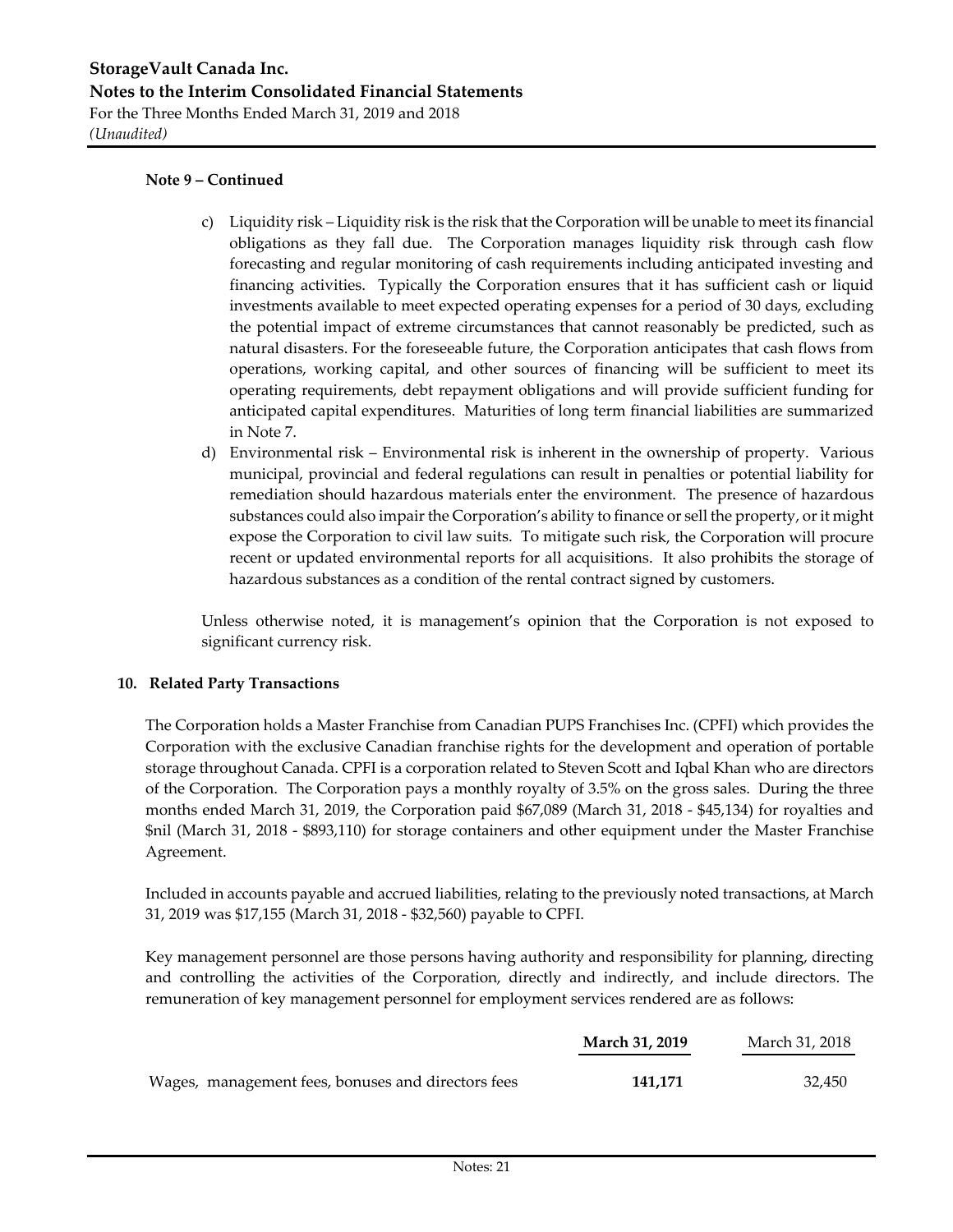#### **11. Capital Risk Management**

The Corporation's objectives when managing capital are to safeguard the Corporation's ability to continue as a going concern in order to provide returns for shareholders and benefits for other stakeholders. The Corporation defines capital as shareholders' equity excluding contributed surplus, and long term debt. The Corporation manages the capital structure and makes adjustments to it in light of changes in economic conditions and the risk characteristics of the underlying assets. To maintain or adjust the capital structure, the Corporation may attempt to issue new shares, issue new debt, acquire or dispose of assets, and adjust the amount of cash and short term deposits. The Board of Directors does not establish a quantitative return on capital criteria, but rather promotes year over year sustainable growth.

On an ongoing basis, the Corporation reviews and assesses its capital structure. The Corporation determines the appropriate mortgage debt to be placed on properties at the time a particular property is acquired or when an existing mortgage financing matures. Consideration is given to various factors including, but not limited to, interest rates, financing costs, the term of the mortgage and the strength of cash flow arising from the underlying asset. Mortgage debt is usually only secured by the underlying asset. The Corporation monitors its capital using a debt to fair value ratio.

Except for the debt covenants described in Note 7, the Corporation is not subject to any externally imposed capital requirements.

#### **12. Segmented Information**

The Corporation operates three reportable business segments. Each segment is a component of the Corporation for which separate discrete financial information is available for evaluation by the chief decision makers of the Corporation.

- Self Storage involves the customer leasing space at the Corporation's property for short or long term storage. Self storage may also include space for storing vehicles and use for small commercial operations.
- Portable Storage this segment involves delivering a portable storage unit to the customer. The customer can opt to keep the portable storage unit at their location or have it moved to another location for further storage.
- Management Division involves revenues generated from the management of stores owned by third parties.

The Corporation evaluates performance and allocates resources based on earnings before interest, taxes, depreciation, amortization and stock based compensation. Corporate costs are not allocated to the segments and are shown separately below.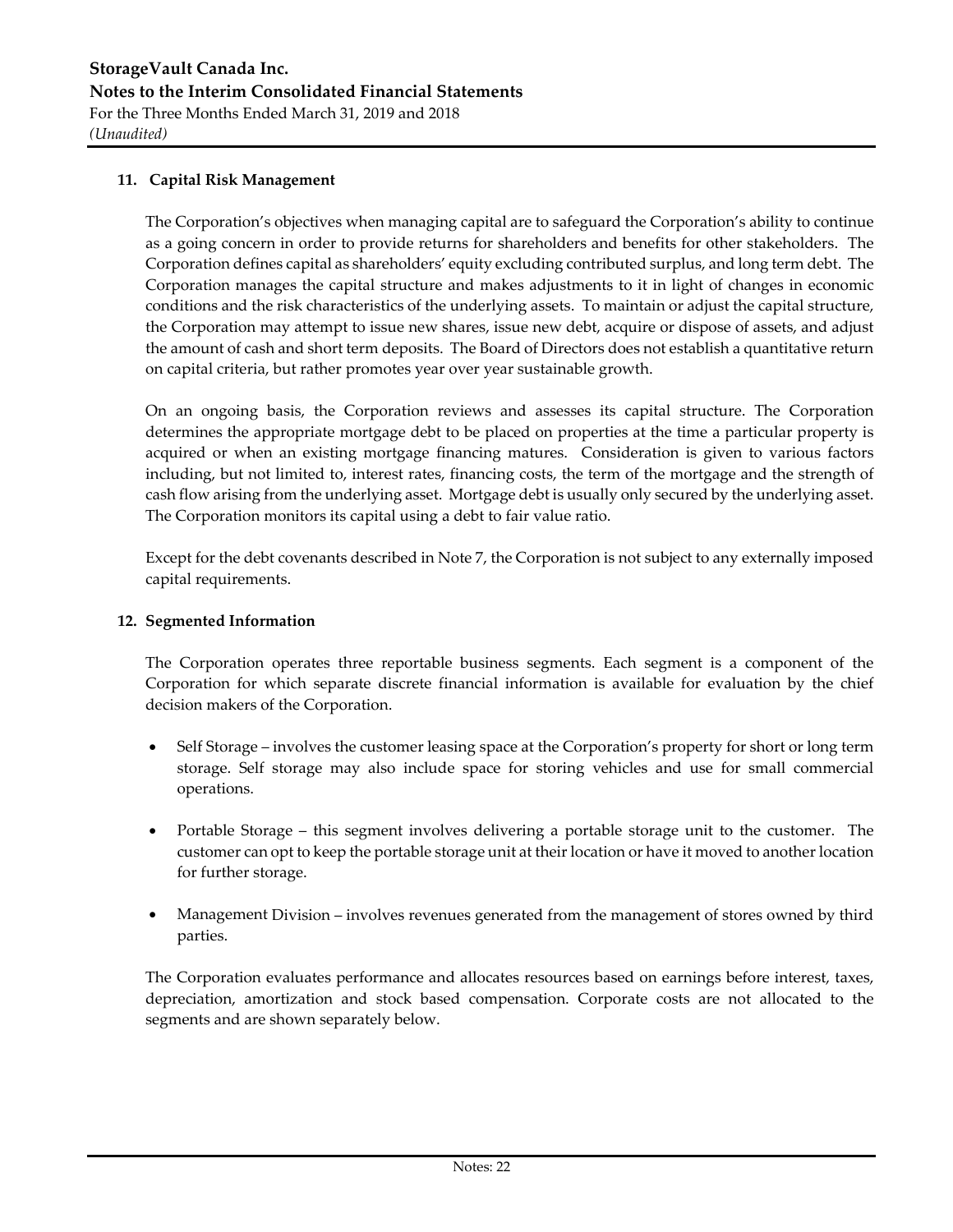#### **For the Three Months Ended March 31, 2019**

|                                | Self             | Portable        | Management    |             |                  |
|--------------------------------|------------------|-----------------|---------------|-------------|------------------|
|                                | Storage          | Storage         | Division      | Corporate   | Total            |
| Revenue                        | \$<br>24,364,751 | \$<br>1,438,193 | \$<br>419,110 | \$          | \$<br>26,222,054 |
| Operating expenses             | 7,729,983        | 1,051,093       |               |             | 8,781,076        |
| Net operating income           | 16,634,768       | 387,100         | 419,110       |             | 17,440,978       |
| Acquisition and integration    |                  |                 |               | 2,019,533   | 2,019,533        |
| Selling, general & admin.      |                  |                 |               | 1,891,315   | 1,891,315        |
| Interest expense               | 8,255,606        |                 |               |             | 8,255,606        |
| De preciation and amortization | 15,136,354       | 464,027         |               | 29,693      | 15,630,074       |
| Deferred tax recovery          |                  |                 |               | (1,511,723) | (1,511,723)      |
| Net income (loss)              | (6,757,192)      | (76, 927)       | 419,110       | (2,428,818) | (8,843,827)      |
| Additions:                     |                  |                 |               |             |                  |
| Real estate and equipment      | 31,832,117       | 464,027         |               | 29,223      | 32,325,367       |

#### **For the Three Months Ended March 31, 2018**

|                             | Self             | Portable        | Management    |             |    |             |
|-----------------------------|------------------|-----------------|---------------|-------------|----|-------------|
|                             | Storage          | Storage         | Division      | Corporate   |    | Total       |
| Revenue                     | 19,386,684<br>\$ | \$<br>1,137,515 | \$<br>389,263 | \$          | \$ | 20,913,462  |
| Operating expenses          | 6,515,169        | 760,040         |               |             |    | 7,275,209   |
| Net operating income        | 12,871,515       | 377,475         | 389,263       |             |    | 13,638,253  |
| Acquisition and integration |                  |                 |               | 530,509     |    | 530,509     |
| Selling, general & admin.   |                  |                 |               | 1,043,853   |    | 1,043,853   |
| Interest expense            | 6,175,092        | 137,987         |               |             |    | 6,313,079   |
| Depreciation, amortization  | 13,102,032       | 412,643         |               | 29,600      |    | 13,544,275  |
| Net income (loss)           | (6,405,609)      | (173, 155)      | 389,263       | (1,603,962) |    | (7,793,463) |
| Additions:                  |                  |                 |               |             |    |             |
| Real estate and equipment   | 36,514,148       | 2,290,000       |               |             |    | 38,804,148  |

| <b>Total Assets</b>     |               |                   |                   |                              |                 |
|-------------------------|---------------|-------------------|-------------------|------------------------------|-----------------|
|                         | Self          | Portable          | Management        |                              |                 |
|                         | Storage       | Storage           | Division          | Corporate                    | Total           |
| As at December 31, 2018 | \$967.246.443 | 19.827.440<br>S.  | SS.<br>17,795,589 | 17,921,945<br>$\mathfrak{L}$ | \$1,022,791,417 |
| As at March 31, 2019    | \$994.044.254 | 19.984.943<br>SS. | \$<br>19.177.661  | 11.707.233<br>\$.            | \$1,044,914,091 |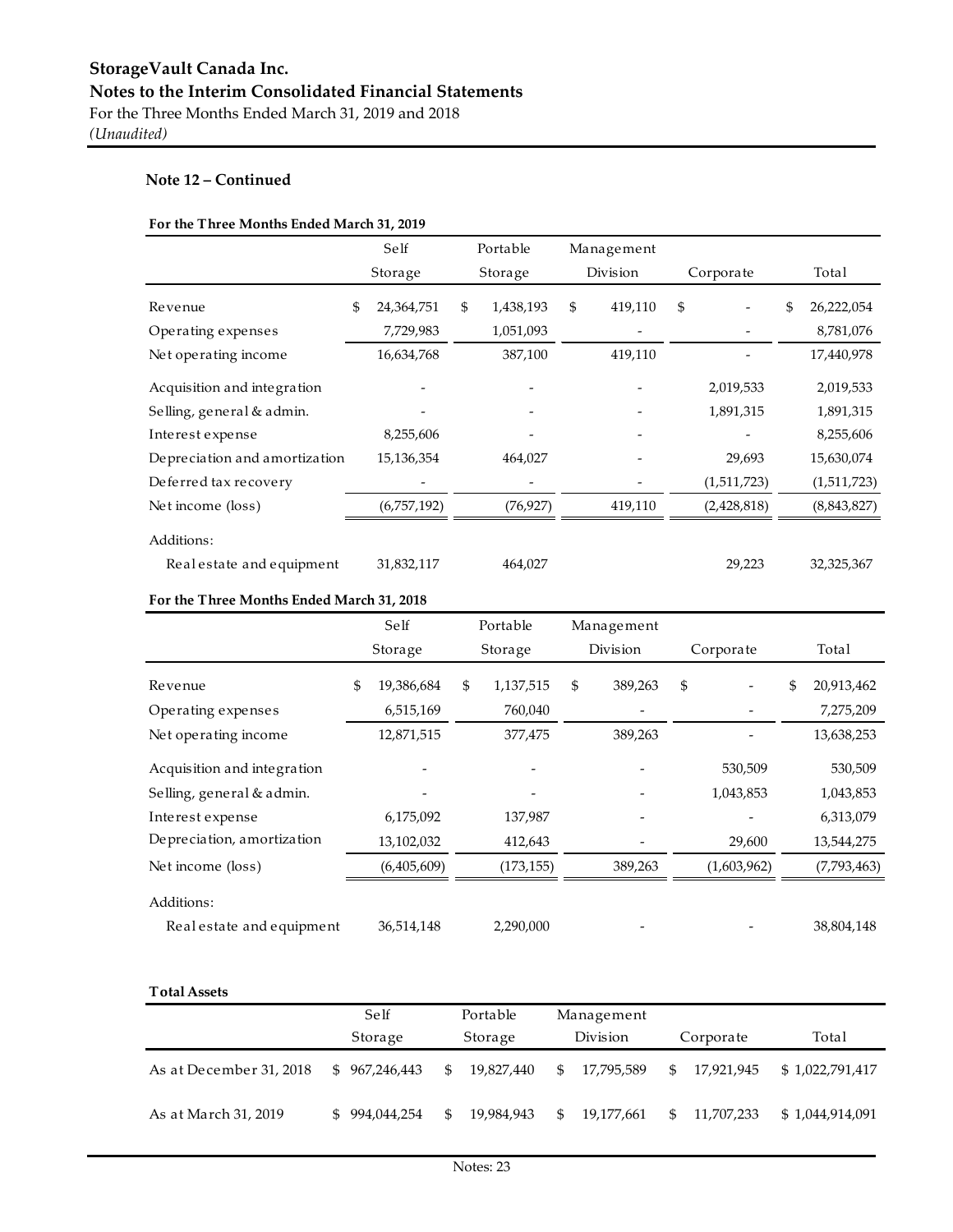#### **13. Investment in Joint Venture**

On February 1, 2018, the Corporation purchased the remaining 50% interest in the JV (Note 4). The investment in the JV prior to the purchase was accounted for using the equity method in accordance with IAS 28.

Financial statements for the JV are as follows:

|                                                          | <b>January 31, 2018</b> |
|----------------------------------------------------------|-------------------------|
| <b>Assets</b>                                            | \$                      |
| Liabilities                                              |                         |
| Total net assets                                         |                         |
| Proportion of ownership interest held by the Corporation |                         |
| Carrying amount of investment in joint venture           | \$                      |

|                                                          |                  | January 1 to |  |  |
|----------------------------------------------------------|------------------|--------------|--|--|
|                                                          | January 31, 2018 |              |  |  |
| <b>Revenues</b>                                          | \$               | 220,440      |  |  |
| <b>Expenses</b>                                          |                  |              |  |  |
| Operating costs                                          |                  | 114,905      |  |  |
| Interest                                                 |                  | 5,086        |  |  |
| Depreciation and amortization                            |                  | 100,449      |  |  |
| <b>Total Expenses</b>                                    |                  | 220,440      |  |  |
| Income (Loss) for the period                             |                  |              |  |  |
| Proportion of ownership interest held by the Corporation |                  | 50%          |  |  |
| Corporation's share of income (loss) for the period      | \$               |              |  |  |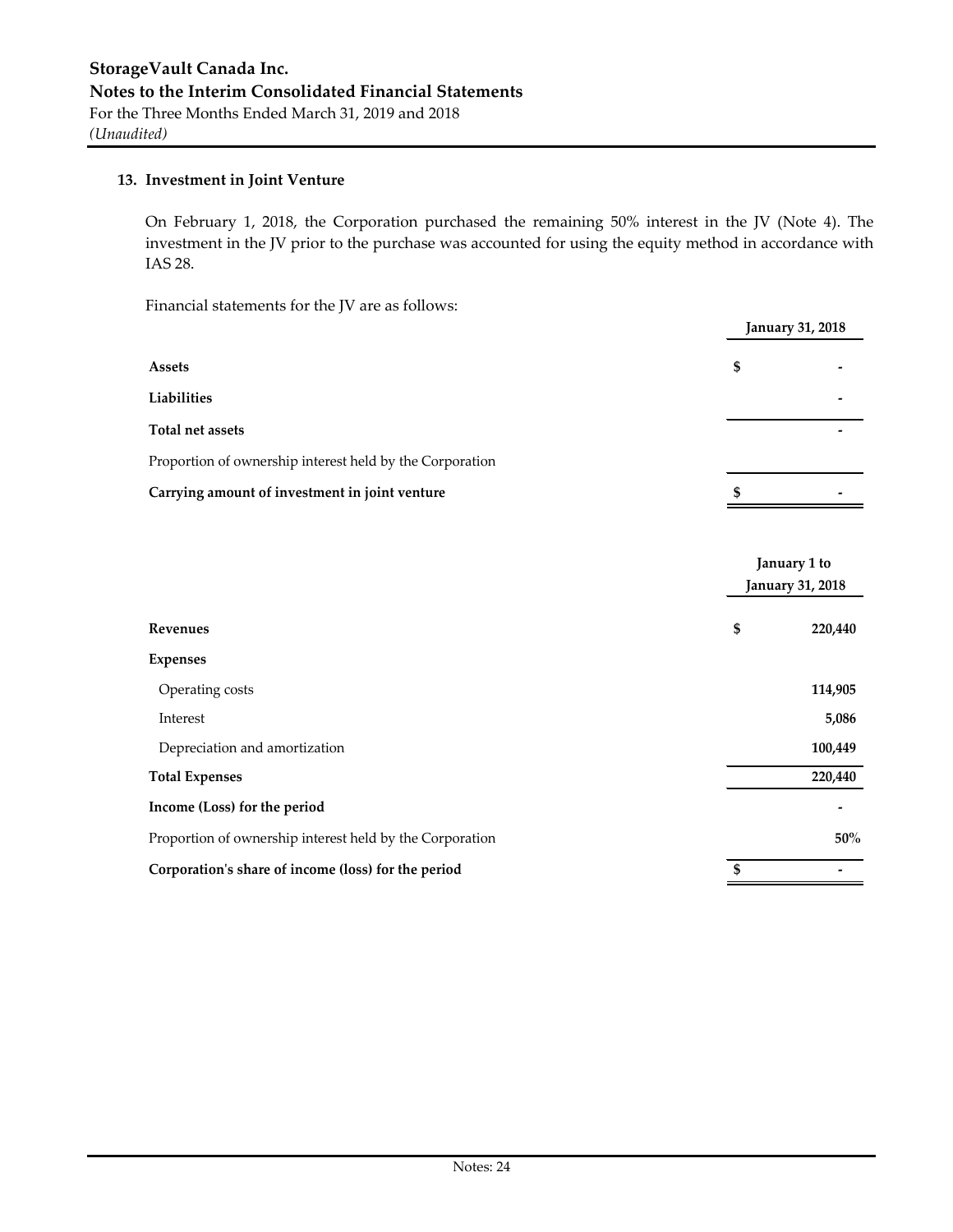#### **14. Commitments and Contingencies**

#### *Lease Liabilities*

The Corporation leases buildings and lands in Winnipeg, MB, Kamloops, BC and Montreal, QC. The leases expire between 2023 and 2054, with the leases expiring in 2027 and 2032 having up to 20 years and 25 years of renewals, respectively, which are expected to be exercised by the Corporation.

The lease liabilities are measured at the present value of the lease payments that are not paid at the balance sheet date. Lease payments are apportioned between interest expense and a reduction of the lease liability using the Corporation's incremental borrowing rate to achieve a constant rate of interest on the remaining balances of the liability.

For the three months ended March 31, 2019, the Corporation recognized \$209,578 (March 31, 2018 ‐ \$nil) in interest expense related its lease liabilities. As a result of the adoption of IFRS 16, the Corporation recognized \$nil (March 31, 2018 ‐ \$271,114) in operating lease payments.

#### *Contingency*

The Corporation has no legal contingency provisions at either March 31, 2019 or December 31, 2018.

#### **15. Subsequent Events**

On April 12, 2019, the Corporation announced the completion of the purchase of two stores, a 4 acre storage lot in Ontario and the assets and business of RecordXpress, an information records management business, for an aggregate purchase price of \$32.5 million.

On April 15, 2019, the Corporation announced the completion of the purchase of 38 self storage locations operating under the brand of "Real Storage" in Ontario, Alberta, British Columbia and Manitoba for \$275 million.

On April 15, 2019, the Corporation entered into a \$320 million credit agreement for a 3 year term. This credit facility replaces a \$270 million revolving credit facility and repaid the remaining \$83 million of outstanding indebtedness. In connection with the new credit agreement, the Corporation also entered into a 7 year interest rate swap transaction that will provide a fixed rate on \$300 million of its senior secured debt until April 2026.

On May 14, 2019, the Corporation announced that it has entered into two separate agreements to acquire two stores in Ontario and one in British Columbia from two vendor groups for an aggregate purchase price of \$55 million, with between \$7 million to \$10 million of purchase price to be funded in common shares at the higher of \$2.80 or 10 day VWAP per common share.

On May 14, 2019, the Corporation approved, based on strong quarterly results, increasing its quarterly dividend for Q2 2019 by 0.5%.